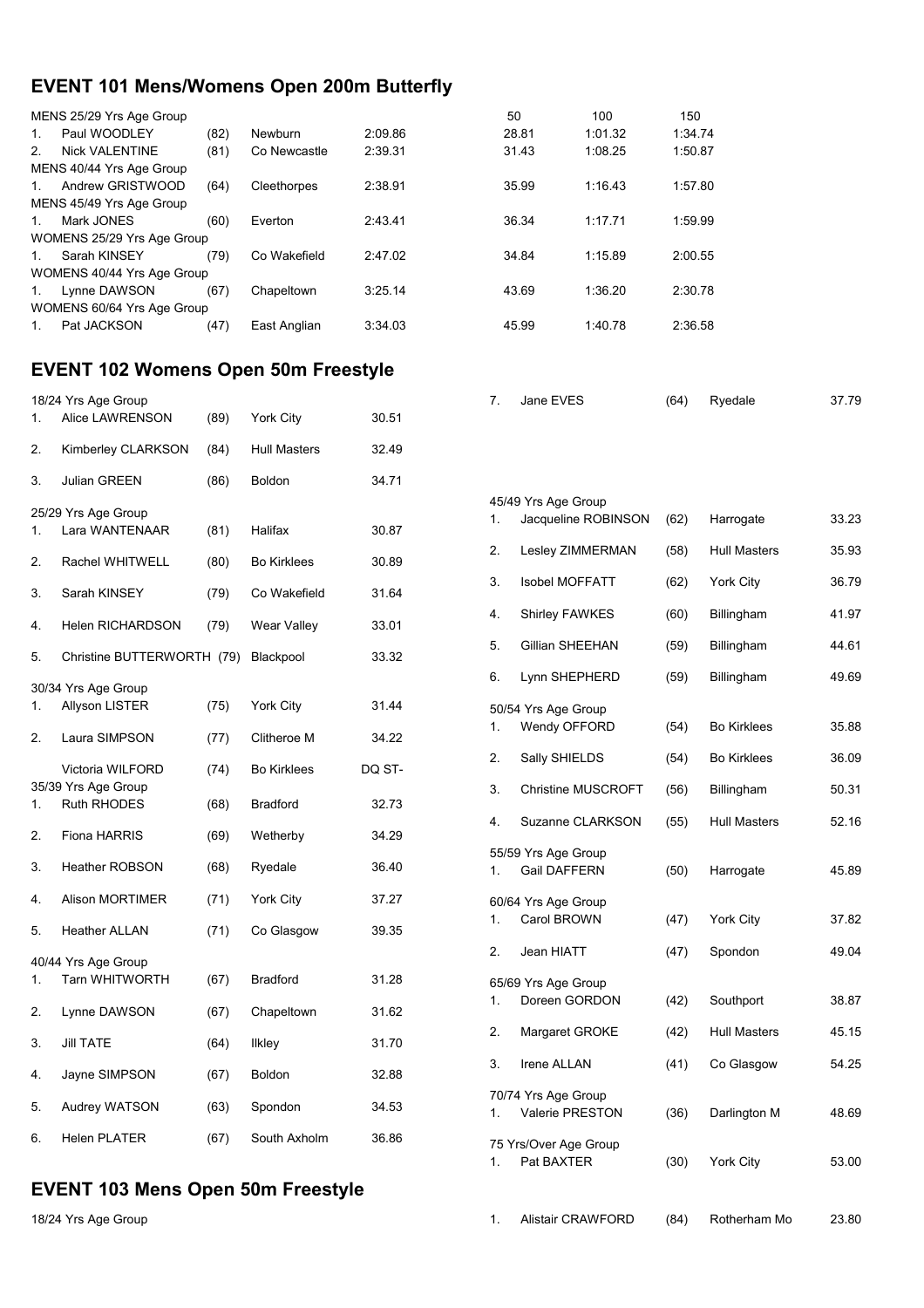| 2.       | Gregory DIXON                                         | (87)         | Billingham               | 24.94          | 3.                   |
|----------|-------------------------------------------------------|--------------|--------------------------|----------------|----------------------|
| 3.       | Andrew BALL                                           | (84)         | Halifax                  | 26.72          | 4.                   |
| 4.       | <b>Graham KENNEDY</b>                                 | (84)         | Boldon                   | 27.13          | 5.                   |
| 5.       | Andy BURNSETT                                         | (88)         | <b>Bradford</b>          | 27.28          | 6.                   |
| 6.       | lan SMITH                                             | (85)         | Bradford                 | 29.28          | 7.                   |
| 7.       | David LAVERY                                          | (84)         | Boldon                   | 30.75          | 8.                   |
| 8.       | Robert CROFTS                                         | (83)         | South Axholm             | 31.24          | 9.                   |
|          | Shane HASSALL                                         | (88)         | Bo Stockton              | DQ ST-         | 1(                   |
| 1.<br>2. | 25/29 Yrs Age Group<br>Chris HULME<br>Paul WAINWRIGHT | (82)<br>(78) | Derwentside<br>York City | 26.72<br>27.60 | 1 <sup>1</sup><br>50 |
| 3.       | David CHARLTON                                        | (81)         | Boldon                   | 30.25          | 1.                   |
| 3.       | Andrew REYNOLDS                                       | (81)         | Loftus Dol               | 30.25          | 2.                   |
|          | Andrew WRAITH                                         | (81)         | <b>Boldon</b>            | DQ ST-         | 3.                   |
| 1.       | 30/34 Yrs Age Group<br>Steve LISTER                   | (75)         | York City                | 28.15          | 4.                   |
| 2.       | Michael VICKERS                                       | (76)         | Wear Valley              | 28.44          | 55                   |
| 1.       | 35/39 Yrs Age Group<br>Stephen SMITH                  | (68)         | Colne                    | 25.07          | 1.<br>2.             |
| 2.       | Matthew BINNS                                         | (72)         | Co Leeds                 | 27.37          | 3.                   |
| 3.       | Philip CROXALL                                        | (69)         | Colne                    | 28.17          | 60                   |
| 4.       | Vladimir PASTERNAK                                    | (72)         | Ukraine                  | 28.78          | 1.                   |
| 5.       | Steven NICHOLAS                                       | (68)         | Clitheroe M              | 28.99          | 2.                   |
| 6.       | Adrian HAWLEY                                         | (68)         | Thorne                   | 33.94          | 3.                   |
| 1.       | 40/44 Yrs Age Group<br>Paul ROSS                      | (65)         | Moors                    | 26.74          | 65<br>1.             |
| 2.       | Simon LATHAM                                          | (67)         | South Axholm             | 28.16          | 2.                   |
| 3.       | lan HARRIS                                            | (66)         | Wetherby                 | 28.29          | 3.                   |
| 4.       | Mark WYLIE                                            | (64)         | Rotherham Mo             | 32.84          | 70<br>1.             |
|          |                                                       |              |                          |                | 2.                   |
|          | 45/49 Yrs Age Group                                   |              |                          |                | 75                   |
| 1.       | Rob LUCAS                                             | (61)         | <b>Hull Masters</b>      | 27.06          | 1.                   |
| 2.       | Graham ACTON                                          | (59)         | Bradford                 | 28.71          | 2.                   |

| <b>EVENT 104 Womens Open 100m Backstroke</b> |  |
|----------------------------------------------|--|
|----------------------------------------------|--|

|                | 18/24 Yrs Age Group |      |                    |         | 50    |
|----------------|---------------------|------|--------------------|---------|-------|
| 1.             | Alice LAWRENSON     | (89) | York City          | 1:14.75 | 36.46 |
| 2 <sub>1</sub> | Helen WOOD          | (84) | <b>Bo Kirklees</b> | 1:16.51 | 36.36 |
| 3.             | Lorraine RIDDLE     | (84) | Billingham         | 1:24.02 | 41.73 |
| 4.             | Claire ROBSON       | (88) | <b>Boldon</b>      | 1:28.00 | 41.45 |
|                | 25/29 Yrs Age Group |      |                    |         |       |
| $\mathbf{1}$ . | Sarah LAMBERT       | (81) | Selby              | 1:06.44 | 32.45 |
| 2.             | Julia YEOMAN        | (82) | <b>Bo Kirklees</b> | 1:14.76 | 36.83 |
| 3.             | Rachel WHITWELL     | (80) | <b>Bo Kirklees</b> | 1:14.84 | 36.16 |
|                |                     |      |                    |         |       |

| 3.  | John LAMB                                   | (61) | Moors               | 28.95   |
|-----|---------------------------------------------|------|---------------------|---------|
| 4.  | Andrew WALKER                               | (61) | Skipton             | 29.34   |
| 5.  | Paul HARRISON                               | (59) | RichmondDale        | 30.60   |
| 6.  | Michael DAWES                               | (59) | Rotherham Mo        | 31.02   |
| 7.  | Michael WEDDLE                              | (61) | Clitheroe M         | 31.73   |
| 8.  | John SIM                                    | (58) | Co Newcastle        | 34.98   |
| 9.  | Gary SNOWBALL                               | (61) | Billingham          | 36.90   |
| 10. | lan LONGSTER                                | (58) | Billingham          | 37.37   |
| 11. | lan MUSCROFT                                | (58) | Billingham          | 38.71   |
| 1.  | 50/54 Yrs Age Group<br><b>Brian GODFREY</b> | (55) | <b>Bo Kirklees</b>  | 28.61   |
| 2.  | Peter LOCKITT                               | (57) | RichmondDale        | 30.21   |
| 3.  | Kevin DEVINE                                | (57) | RichmondDale        | 32.61   |
| 4.  | Stuart DOWNIE                               | (55) | <b>Blyth Lifegu</b> | 36.96   |
| 1.  | 55/59 Yrs Age Group<br>Stephen WHITFIELD    | (52) | Derwent Vall        | 29.40   |
| 2.  | Andrew TEMPLE                               | (50) | Troutbeck Br        | 35.44   |
| 3.  | Steven EDDISON                              | (49) | Co Bradford         | 38.07   |
| 1.  | 60/64 Yrs Age Group<br>Duncan BROWN         | (47) | York City           | 29.92   |
| 2.  | Derek ROBINSON                              | (44) | <b>Blyth Lifegu</b> | 33.96   |
| 3.  | Carl BUTLER                                 | (44) | RichmondDale        | 35.71   |
| 1.  | 65/69 Yrs Age Group<br>Peter KENDREW        | (40) | York City           | 32.38   |
| 2.  | Raymond KEEFE                               | (39) | Clitheroe M         | 37.77   |
| 3.  | <b>Bill PRESTON</b>                         | (40) | Darlington M        | 44.61   |
| 1.  | 70/74 Yrs Age Group<br>Dennis HARRISON      | (37) | Hull Masters        | 36.64   |
| 2.  | David DONEY                                 | (37) | Clitheroe M         | 44.12   |
| 1.  | 75 Yrs/Over Age Group<br>Raoul FELD         | (30) | Grimsby Sant        | 44.84   |
| 2.  | Preston DOVE                                | (29) | Hull Masters        | 1:03.87 |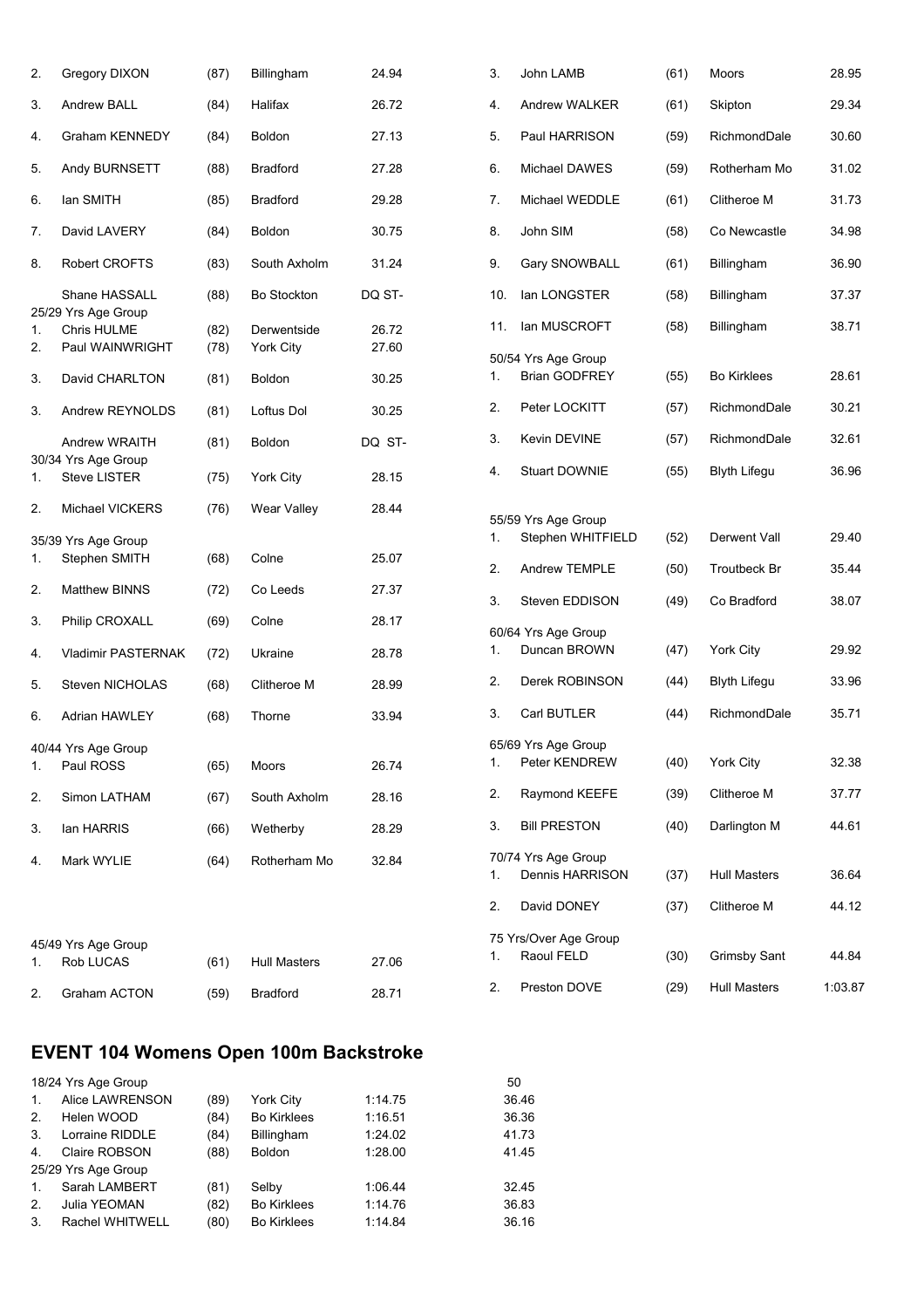| 4.             | Sarah KINSEY          | (79) | Co Wakefield        | 1:17.08 | 37.53   |
|----------------|-----------------------|------|---------------------|---------|---------|
| 5.             | <b>Tracy DUNN</b>     | (82) | <b>Bo Kirklees</b>  | 1:17.44 | 37.17   |
| 6.             | <b>Helen WEST</b>     | (79) | <b>Grimsby Sant</b> | 1:20.36 | 39.46   |
|                | 30/34 Yrs Age Group   |      |                     |         |         |
| 1              | Victoria WILFORD      | (74) | <b>Bo Kirklees</b>  | 1:22.13 | 40.76   |
|                | 35/39 Yrs Age Group   |      |                     |         |         |
| 1              | <b>Katie LISTER</b>   | (71) | Harrogate           | 1:27.40 | 41.10   |
|                | 40/44 Yrs Age Group   |      |                     |         |         |
| 1.             | Carolyn IRVINE        | (63) | <b>Bo Kirklees</b>  | 1:22.35 | 39.91   |
| 2 <sup>2</sup> | Jenny BOOTH           | (67) | Cosacss             | 1:55.77 | 56.89   |
|                | 45/49 Yrs Age Group   |      |                     |         |         |
| $\mathbf{1}$   | Gillian SHEEHAN       | (59) | Billingham          | 2:08.94 | 1:03.48 |
|                | 50/54 Yrs Age Group   |      |                     |         |         |
| 1.             | Wendy OFFORD          | (54) | <b>Bo Kirklees</b>  | 1:38.24 | 45.99   |
| 2              | <b>Judith PASCALE</b> | (57) | Gates & Whick       | 1:43.91 | 50.70   |
|                | 55/59 Yrs Age Group   |      |                     |         |         |
| 1              | Noreen EDERY          | (51) | <b>Bo Kirklees</b>  | 1:41.78 | 49.94   |
|                | <b>Gail DAFFERN</b>   | (50) | Harrogate           |         | DQ ST-  |
|                | 60/64 Yrs Age Group   |      |                     |         |         |
| 1              | Pat JACKSON           | (47) | East Anglian        | 1:35.69 | 46.08   |
|                |                       |      |                     |         |         |

#### **EVENT 105 Mens Open 100m Backstroke**

|                | 18/24 Yrs Age Group    |      |                     |         | 50      |
|----------------|------------------------|------|---------------------|---------|---------|
| 1.             | James SHAW             | (84) | <b>Bradford</b>     | 1:14.74 | 36.04   |
|                | 30/34 Yrs Age Group    |      |                     |         |         |
| 1.             | Dominic JOHNSTON       | (77) | Gates & Whick       | 1:04.37 | 30.31   |
|                | 35/39 Yrs Age Group    |      |                     |         |         |
| 1.             | <b>Martin ANDERSON</b> | (72) | <b>Bo Kirklees</b>  | 1:13.34 | 35.36   |
| 2.             | <b>Bob WHITTAKER</b>   | (70) | Colne               | 1:16.52 | 36.83   |
| 3.             | Philip CROXALL         | (69) | Colne               | 1:22.12 | 40.91   |
| 4.             | <b>Alister WRIGLEY</b> | (70) | Billingham          | 1:24.53 | 41.62   |
|                | 45/49 Yrs Age Group    |      |                     |         |         |
| 1.             | <b>Steve ALLEN</b>     | (60) | <b>Hull Masters</b> | 1:10.16 | 33.89   |
| 2.             | <b>Graham ACTON</b>    | (59) | <b>Bradford</b>     | 1:12.07 | 35.08   |
| 3.             | Mark JONES             | (60) | Everton             | 1:17.86 | 38.22   |
| 4.             | <b>Alastair CAIRD</b>  | (62) | Forfar              | 1:18.44 | 39.11   |
|                |                        |      |                     |         |         |
|                | 55/59 Yrs Age Group    |      |                     |         |         |
| 1.             | Andrew TEMPLE          | (50) | <b>Troutbeck Br</b> | 1:36.68 | 48.02   |
| $\mathbf{2}$   | Graeme SHUTT           | (49) | Co Sund'land        | 1:44.21 | 48.80   |
| 3.             | Phil JOHNSTON          | (48) | Gates & Whick       | 1:46.65 | 50.46   |
|                | 60/64 Yrs Age Group    |      |                     |         |         |
| $\mathbf{1}$ . | Eric HODGSON           | (47) | Wrexham             | 1:16.51 | 36.69   |
| $\mathbf{2}$   | lan DAVISON            | (43) | South Axholm        | 1:46.20 | 50.98   |
|                | 65/69 Yrs Age Group    |      |                     |         |         |
| $\mathbf{1}$ . | <b>John PENSWICK</b>   | (38) | Colne               | 1:50.10 | 53.91   |
|                | 70/74 Yrs Age Group    |      |                     |         |         |
| $\mathbf{1}$ . | <b>Bill MOORE</b>      | (37) | Halifax             | 1:36.36 | 47.55   |
| 2.             | Michael KELLY          | (36) | Rotherham Mo        | 1:43.52 | 52.37   |
|                | 75 Yrs/Over Age Group  |      |                     |         |         |
| 1.             | Raoul FELD             | (30) | <b>Grimsby Sant</b> | 2:01.91 | 56.84   |
| 2.             | Preston DOVE           | (29) | <b>Hull Masters</b> | 2:37.81 | 1:17.08 |
|                |                        |      |                     |         |         |

### **EVENT 106 Mens/Womens Open 200m Breaststroke**

|             | MENS 25/29 Yrs Age Group |      |              |         | 50    | 100     | 150     |
|-------------|--------------------------|------|--------------|---------|-------|---------|---------|
| $1_{\cdot}$ | Chris HULME              | (82) | Derwentside  | 2:30.18 | 34.67 | 1:13.14 | 1:51.42 |
| 2.          | Andrew REYNOLDS          | (81) | Loftus Dol   | 2:47.87 | 37.41 | 1:19.97 | 2:04.35 |
|             | MENS 40/44 Yrs Age Group |      |              |         |       |         |         |
| 1.          | lan HARRIS               | (66) | Wetherby     | 2:48.75 | 37.79 | 1:19.97 | 2:04.33 |
| 2.          | Andrew GRISTWOOD         | (64) | Cleethorpes  | 2:59.54 | 41.07 | 1:26.52 | 2:12.97 |
| 3.          | Matthew JAMES            | (66) | Cleethorpes  | 3:02.60 | 40.24 | 1:25.63 | 2:13.80 |
| 4.          | Mark WYLIE               | (64) | Rotherham Mo | 3:31.94 | 47.26 | 1:40.49 | 2:37.42 |
|             | MENS 45/49 Yrs Age Group |      |              |         |       |         |         |
| $1_{\cdot}$ | Mark JONES               | (60) | Everton      | 3:00.62 | 40.74 | 1:26.24 | 2:13.36 |
| 2.          | <b>Stuart WILLIAMS</b>   | (61) | Halifax      | 3:02.24 | 40.66 | 1:27.24 | 2:14.99 |
| 3.          | Paul HARRISON            | (59) | RichmondDale | 3:07.82 | 40.86 | 1:27.91 | 2:18.00 |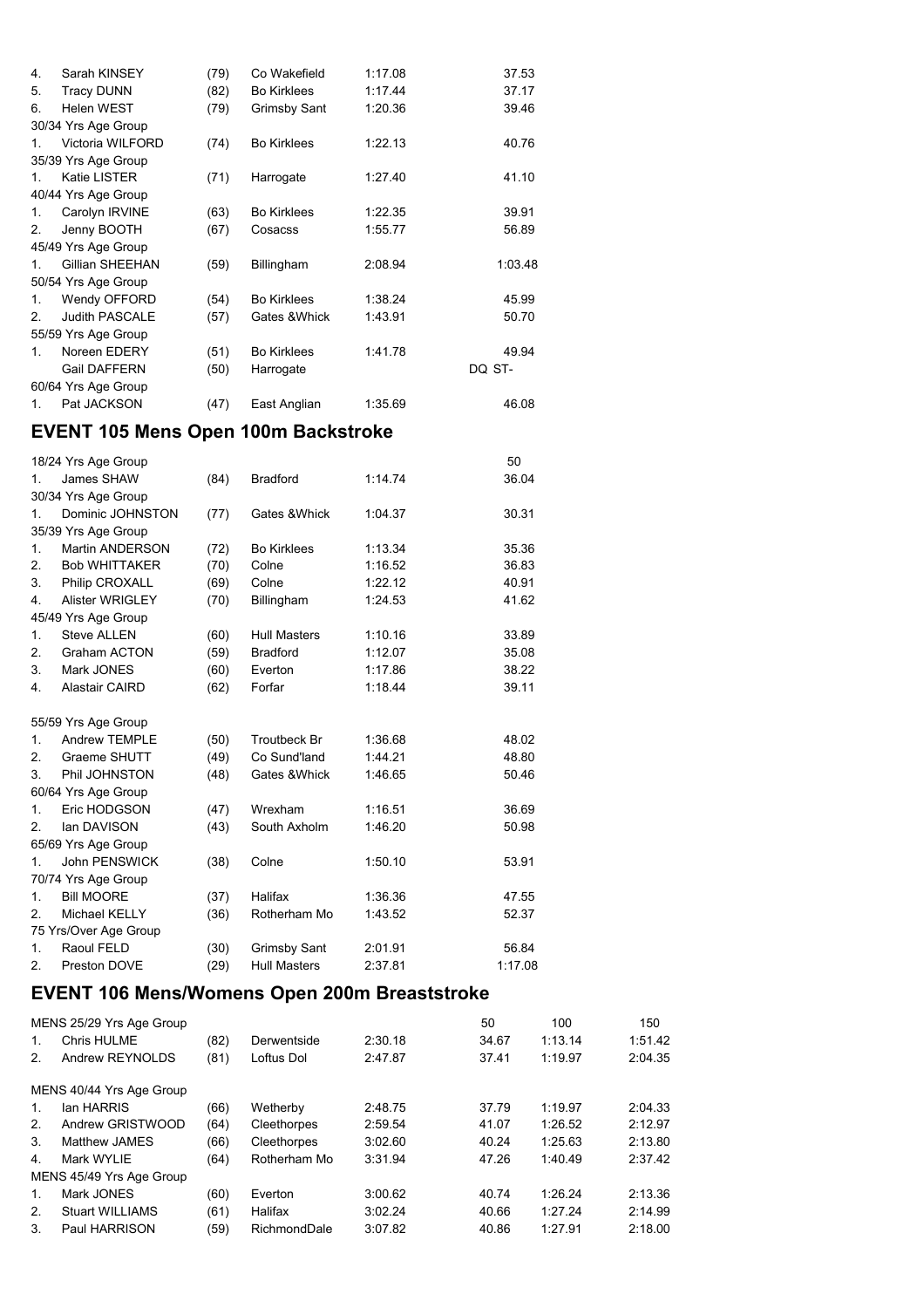| 4.             | Max ROBERTS                | (60) | Spondon             | 3:26.20 | 47.89   | 1:39.67 | 2:33.24 |
|----------------|----------------------------|------|---------------------|---------|---------|---------|---------|
|                | MENS 50/54 Yrs Age Group   |      |                     |         |         |         |         |
| $1_{-}$        | <b>John FORSTER</b>        | (56) | <b>Moors</b>        | 3:04.93 | 39.33   | 1:26.24 | 2:15.68 |
|                | MENS 55/59 Yrs Age Group   |      |                     |         |         |         |         |
| $1_{-}$        | Graham PEARSON             | (52) | Gates & Whick       | 2:50.34 | 37.50   | 1:20.61 | 2:05.18 |
|                | MENS 60/64 Yrs Age Group   |      |                     |         |         |         |         |
| 1.             | George JACKSON             | (45) | Howe Bridge         | 3:36.29 | 49.05   | 1:45.30 | 2:42.85 |
| $\mathcal{P}$  | lan DAVISON                | (43) | South Axholm        | 4:07.66 | 53.65   | 1:55.96 | 3:02.53 |
|                | MENS 70/74 Yrs Age Group   |      |                     |         |         |         |         |
| 1              | <b>Bill MOORE</b>          | (37) | Halifax             | 3:36.25 | 47.71   | 1:42.56 | 2:39.35 |
|                | MENS 75 Yrs/Over Age Group |      |                     |         |         |         |         |
| $1_{-}$        | Norman GREENFIELD          | (32) | Barnsley            | 5:06.82 | 1:06.57 | 2:25.53 | 3:45.78 |
| 2 <sub>1</sub> | Preston DOVE               | (29) | <b>Hull Masters</b> | 7:02.51 | 1:36.77 | 3:24.89 | 5:15.25 |
|                | WOMENS 35/39 Yrs Age Group |      |                     |         |         |         |         |
| $1_{\cdot}$    | <b>Heather ROBSON</b>      | (68) | Ryedale             | 3:23.32 | 46.21   | 1:37.22 | 2:29.90 |
| 2.             | <b>Fiona HARRIS</b>        | (69) | Wetherby            | 3:23.72 | 47.79   | 1:39.19 | 2:32.25 |
| 3.             | <b>Heather ALLAN</b>       | (71) | Co Glasgow          | 3:45.75 | 49.25   | 1:46.17 | 2:45.41 |
|                | WOMENS 40/44 Yrs Age Group |      |                     |         |         |         |         |
| $1_{-}$        | Jackie BUXTON              | (65) | South Axholm        | 3:12.31 | 43.46   | 1:31.79 | 2:22.06 |
| 2 <sub>1</sub> | Jane EVES                  | (64) | Ryedale             | 3:34.64 | 49.55   | 1:44.23 | 2:40.38 |
|                | WOMENS 50/54 Yrs Age Group |      |                     |         |         |         |         |
| $\mathbf{1}$ . | Jackie HUGHES              | (53) | Lindum Mink         | 3:25.60 | 48.21   | 1:40.33 | 2:33.33 |
|                | WOMENS 55/59 Yrs Age Group |      |                     |         |         |         |         |
| $1_{-}$        | Gail DAFFERN               | (50) | Harrogate           | 4:17.08 | 59.22   | 2:03.67 | 3:10.61 |
|                |                            |      |                     |         |         |         |         |

#### **EVENT 107 Womens Open 100m IM**

|    | 18/24 Yrs Age Group                  |      |                     |         |
|----|--------------------------------------|------|---------------------|---------|
| 1. | Alice LAWRENSON                      | (89) | York City           | 1:15.35 |
| 2. | Kimberley CLARKSON                   | (84) | <b>Hull Masters</b> | 1:24.49 |
| 3. | Lorraine RIDDLE                      | (84) | Billingham          | 1:26.50 |
| 4. | <b>Julian GREEN</b>                  | (86) | <b>Boldon</b>       | 1:28.23 |
|    | 25/29 Yrs Age Group                  |      |                     |         |
| 1. | Julia YEOMAN                         | (82) | <b>Bo Kirklees</b>  | 1:14.91 |
| 2. | Lara WANTENAAR                       | (81) | Halifax             | 1:18.72 |
| 3. | <b>Helen WEST</b>                    | (79) | <b>Grimsby Sant</b> | 1:18.76 |
| 4. | Christine BUTTERWORTH(79)            |      | Blackpool           | 1:21.72 |
|    | <b>Tracy DUNN</b>                    | (82) | <b>Bo Kirklees</b>  | DQ ST-  |
|    |                                      |      |                     |         |
| 1. | 30/34 Yrs Age Group<br>Laura SIMPSON | (77) | Clitheroe M         | 1:27.18 |
|    | 35/39 Yrs Age Group                  |      |                     |         |
| 1. | <b>Katie LISTER</b>                  | (71) | Harrogate           | 1:29.48 |
| 2. | <b>Heather ROBSON</b>                | (68) | Ryedale             | 1:31.55 |
|    | $40/44$ Yre Ane Group                |      |                     |         |

| 40/44 Yrs Age Group |  |  |
|---------------------|--|--|
|                     |  |  |

# **EVENT 108 Mens Open 100m IM**

|    | 18/24 Yrs Age Group |      |                    |         |
|----|---------------------|------|--------------------|---------|
| 1. | Alistair CRAWFORD   | (84) | Rotherham Mo       | 1:03.90 |
| 2  | Shane HASSALL       | (88) | <b>Bo Stockton</b> | 1:07.63 |
| 3  | Andrew BALL         | (84) | Halifax            | 1:08.21 |
| 4. | Andy BURNSETT       | (88) | <b>Bradford</b>    | 1:09.21 |
|    | Robert CROFTS       | (83) | South Axholm       | DO T-2L |
|    |                     |      |                    |         |

| 1.            | <b>Tarn WHITWORTH</b>              | (67) | <b>Bradford</b>     | 1:17.23 |
|---------------|------------------------------------|------|---------------------|---------|
| 2.            | Jackie BUXTON                      | (65) | South Axholm        | 1:21.08 |
| 3.            | Carolyn IRVINE                     | (63) | <b>Bo Kirklees</b>  | 1:23.23 |
| 4.            | Audrey WATSON                      | (63) | Spondon             | 1:31.36 |
| 5.            | Jane EVES                          | (64) | Ryedale             | 1:37.78 |
|               | 45/49 Yrs Age Group                |      |                     |         |
| 1.            | Jacqueline ROBINSON                | (62) | Harrogate           | 1:24.83 |
| 2.            | Lesley ZIMMERMAN                   | (58) | <b>Hull Masters</b> | 1:30.14 |
| 3.            | <b>Shirley FAWKES</b>              | (60) | Billingham          | 1:51.70 |
|               | 50/54 Yrs Age Group                |      |                     |         |
| 1.            | Sally SHIELDS                      | (54) | <b>Bo Kirklees</b>  | 1:28.31 |
| $\mathcal{P}$ | <b>Judith PASCALE</b>              | (57) | Gates & Whick       | 1:35.50 |
|               | 60/64 Yrs Age Group                |      |                     |         |
| 1             | Pat JACKSON<br>65/69 Yrs Age Group | (47) | East Anglian        | 1:37.76 |
| 1.            | Margaret GROKE                     | (42) | <b>Hull Masters</b> | 1:53.74 |
| 2.            | <b>Irene ALLAN</b>                 | (41) | Co Glasgow          | 2:13.61 |
|               |                                    |      |                     |         |

| 1.            | Andrew ROBERTSHAW                      | (80) | Halifax            | 1:09.98 |
|---------------|----------------------------------------|------|--------------------|---------|
| $\mathcal{P}$ | <b>Nick VALENTINE</b>                  | (81) | Co Newcastle       | 1:10.46 |
| 1.            | 35/39 Yrs Age Group<br>Martin ANDERSON | (72) | <b>Bo Kirklees</b> | 1:11.09 |
| $\mathcal{P}$ | Paul BUTLER                            | (72) | Co Sheffield       | 1:13.05 |
| 3.            | Mark JOHNSON                           | (68) | Grimsby Sant       | 1:13.26 |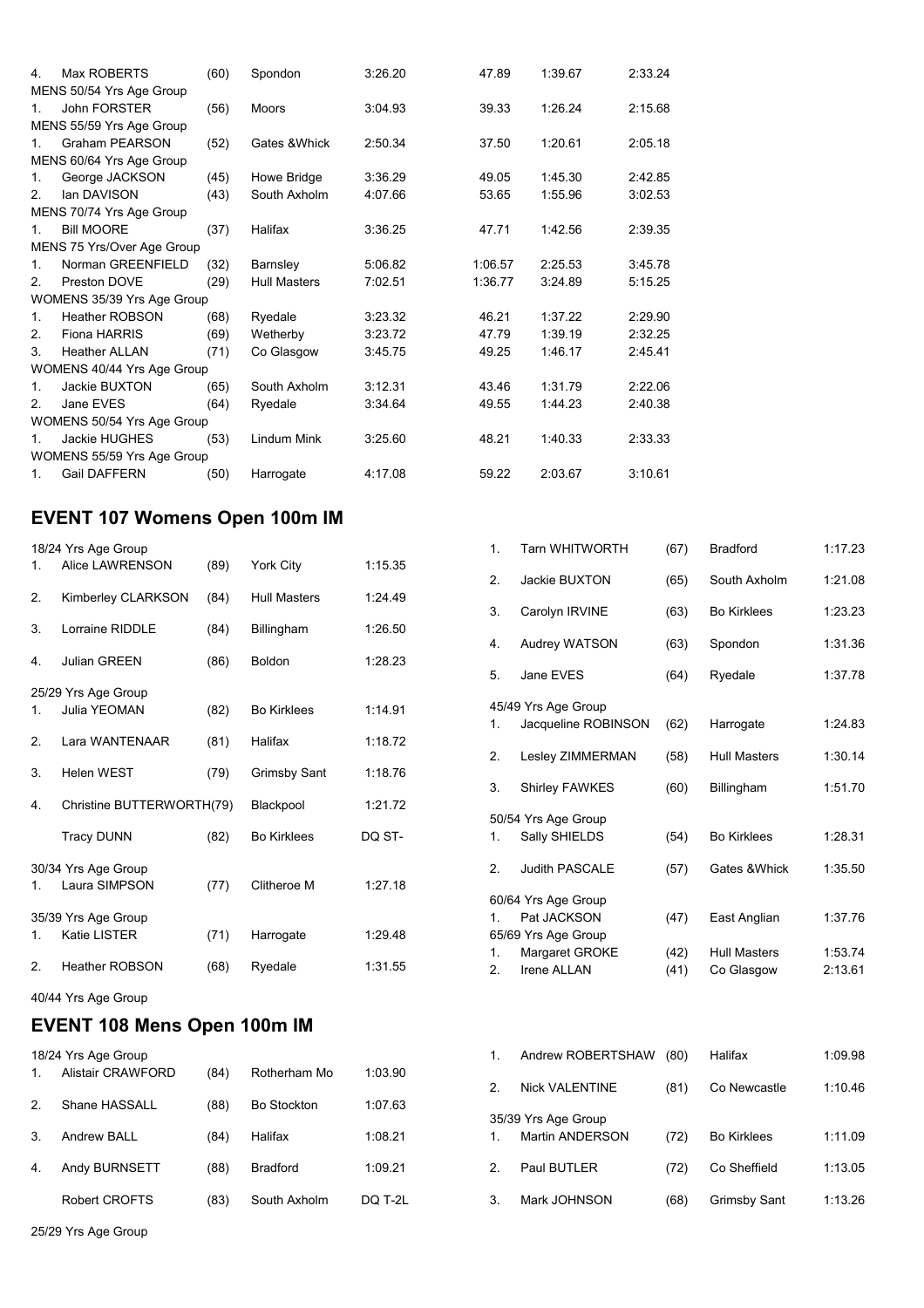| 3.               | Philip CROXALL              | (69) | Colne               | 1:13.26 | $\mathbf{1}$ . | Peter LOCKITT                                  | (57) | RichmondDale        | 1:20.50   |
|------------------|-----------------------------|------|---------------------|---------|----------------|------------------------------------------------|------|---------------------|-----------|
| 5.               | Myles CARTER                | (69) | <b>Moors</b>        | 1:14.66 | 2.             | Kevin DEVINE                                   | (57) | RichmondDale        | 1:27.72   |
| 6.               | <b>Steven NICHOLAS</b>      | (68) | Clitheroe M         | 1:15.57 | 3.             | <b>Stuart DOWNIE</b>                           | (55) | <b>Blyth Lifegu</b> | 1:38.64   |
| 7.               | <b>Bob WHITTAKER</b>        | (70) | Colne               | 1:18.19 |                | <b>John FORSTER</b><br>$T-2L$                  | (56) | Moors               | DQ        |
| 8.               | <b>Alister WRIGLEY</b>      | (70) | Billingham          | 1:22.46 |                | 55/59 Yrs Age Group                            |      |                     |           |
|                  | <b>Vladimir PASTERNAK</b>   | (72) | Ukraine             | DQ      | 1.             | Stephen WHITFIELD                              | (52) | Derwent Vall        | 1:19.00   |
|                  | ST-<br><b>Adrian HAWLEY</b> | (68) | Thorne              | DQ      | 2.             | <b>Andrew TEMPLE</b>                           | (50) | <b>Troutbeck Br</b> | 1:38.11   |
|                  | $T-3L$                      |      |                     |         | 3.             | Steven EDDISON                                 | (49) | Co Bradford         | 1:38.18   |
|                  | 45/49 Yrs Age Group         |      |                     |         |                |                                                |      |                     |           |
| 1.               | <b>Rob LUCAS</b>            | (61) | <b>Hull Masters</b> | 1:10.42 | 4.             | Phil JOHNSTON                                  | (48) | Gates & Whick       | 1:50.05   |
| $\overline{2}$ . | <b>Steve ALLEN</b>          | (60) | <b>Hull Masters</b> | 1:11.33 |                | Graeme SHUTT<br>ST-                            | (49) | Co Sund'land        | DQ        |
| 3.               | Mark JONES                  | (60) | Everton             | 1:15.06 |                | 60/64 Yrs Age Group                            |      |                     |           |
|                  |                             |      |                     |         | 1.             | Duncan BROWN                                   | (47) | <b>York City</b>    | 1:17.28   |
| 4.               | <b>Graham ACTON</b>         | (59) | <b>Bradford</b>     | 1:15.47 |                |                                                |      |                     |           |
| 5.               | <b>Alastair CAIRD</b>       | (62) | Forfar              | 1:17.68 | 2.             | Carl BUTLER                                    | (44) | RichmondDale        | 1:29.17   |
|                  |                             |      |                     |         | 3.             | Alex BROWN                                     | (44) | <b>Blyth Lifegu</b> | 1:31.05   |
| 6.               | Michael WEDDLE              | (61) | Clitheroe M         | 1:21.52 |                | lan DAVISON<br>$T-2L$                          | (43) | South Axholm        | <b>DQ</b> |
| 7.               | Michael DAWES               | (59) | Rotherham Mo        | 1:22.81 |                | 70/74 Yrs Age Group                            |      |                     |           |
| 8.               | lan MUSCROFT                | (58) | Billingham          | 1:39.41 | $\mathbf{1}$ . | <b>Bill MOORE</b>                              | (37) | Halifax             | 1:35.63   |
| 9.               | <b>Gary SNOWBALL</b>        | (61) | Billingham          | 1:39.46 | 2.             | Dennis HARRISON                                | (37) | <b>Hull Masters</b> | 1:41.15   |
| 10.              | lan LONGSTER                | (58) | Billingham          | 1:46.98 |                | 75 Yrs/Over Age Group<br>Preston DOVE<br>SA-1L | (29) | <b>Hull Masters</b> | DQ        |

50/54 Yrs Age Group

# **EVENT 201 Mens/Womens Open 200m Backstroke**

|                | MENS 25/29 Yrs Age Group   |      |                     |         |          | 50      | 100     | 150     |
|----------------|----------------------------|------|---------------------|---------|----------|---------|---------|---------|
| $\mathbf{1}$ . | Chris HULME                | (82) | Derwentside         | 2:10.79 |          | 31.73   | 1:05.26 | 1:38.18 |
|                | MENS 30/34 Yrs Age Group   |      |                     |         |          |         |         |         |
| $1_{\cdot}$    | Dominic JOHNSTON           | (77) | Gates & Whick       | 2:20.77 |          | 31.96   | 1:07.46 | 1:44.16 |
|                | MENS 35/39 Yrs Age Group   |      |                     |         |          |         |         |         |
| 1 <sub>1</sub> | <b>Bob WHITTAKER</b>       | (70) | Colne               | 2:54.09 |          | 41.44   | 1:25.70 | 2:10.76 |
|                | MENS 40/44 Yrs Age Group   |      |                     |         |          |         |         |         |
| 1.             | Paul ROSS                  | (65) | Moors               | 2:21.67 |          | 33.27   | 1:08.57 | 1:45.33 |
| 2.             | Andrew GRISTWOOD           | (64) | Cleethorpes         | 2:43.34 |          | 40.02   | 1:21.05 | 2:03.18 |
|                | MENS 45/49 Yrs Age Group   |      |                     |         |          |         |         |         |
| 1.             | <b>Steve ALLEN</b>         | (60) | <b>Hull Masters</b> | 2:34.76 |          | 35.91   | 1:14.87 | 1:55.29 |
| 2.             | <b>Alastair CAIRD</b>      | (62) | Forfar              | 2:45.74 |          | 40.81   | 1:22.64 | 2:04.93 |
| 3.             | Mark JONES                 | (60) | Everton             | 2:45.93 |          | 39.17   | 1:22.14 | 2:05.30 |
|                | Tony FAWTHROP              | (62) | <b>Bo Kirklees</b>  | DQ      | $T - 7L$ |         |         |         |
|                | MENS 55/59 Yrs Age Group   |      |                     |         |          |         |         |         |
| $\mathbf{1}$ . | Andrew TEMPLE              | (50) | <b>Troutbeck Br</b> | 3:30.55 |          |         |         | 2:37.59 |
| 2.             | Phil JOHNSTON              | (48) | Gates & Whick       | 3:56.37 |          |         | 1:56.10 | 2:56.56 |
|                | MENS 60/64 Yrs Age Group   |      |                     |         |          |         |         |         |
| $\mathbf{1}$ . | Ian Davison                | (45) | South Axholme       | 3.53.04 |          |         |         |         |
|                | MENS 70/74 Yrs Age Group   |      |                     |         |          |         |         |         |
| 1 <sub>1</sub> | Michael KELLY              | (36) | Rotherham Mo        | 3:54.00 |          |         | 1:56.58 | 2:56.73 |
|                | MENS 75 Yrs/Over Age Group |      |                     |         |          |         |         |         |
| 1.             | Preston DOVE               | (29) | <b>Hull Masters</b> | 5:50.57 |          | 1:21.98 | 2:53.97 | 4:25.44 |
|                | WOMENS 18/24 Yrs Age Group |      |                     |         |          |         |         |         |
| $\mathbf{1}$ . | Alice LAWRENSON            | (89) | York City           | 2:40.19 |          | 37.12   | 1:17.67 | 1:59.17 |
| 2.             | Lorraine RIDDLE            | (84) | Billingham          | 2:57.09 |          |         |         | 2:12.89 |
|                | WOMENS 25/29 Yrs Age Group |      |                     |         |          |         |         |         |
| 1.             | Alice TEMPLE               | (79) | Co Leeds            | 3:15.52 |          | 46.08   | 1:36.03 | 2:26.37 |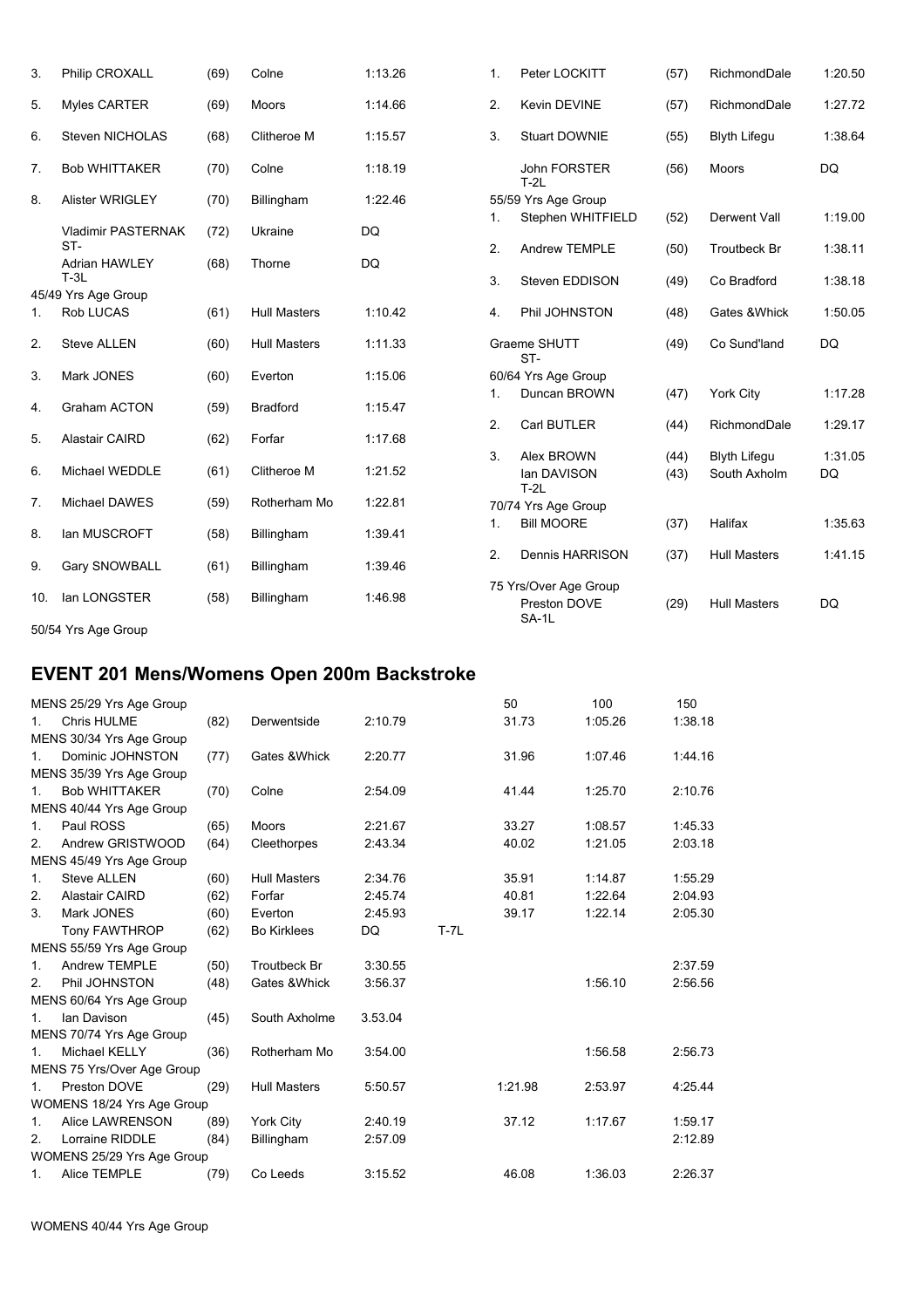| $\mathbf{1}$ . | Lynne DAWSON               | (67) | Chapeltown         | 3:05.16 | 43.12   | 1:30.66 | 2:18.68 |
|----------------|----------------------------|------|--------------------|---------|---------|---------|---------|
| 2.             | Jenny BOOTH                | (67) | Cosacss            | 4:00.39 | 57.22   | 1:58.48 | 2:59.54 |
|                | WOMENS 55/59 Yrs Age Group |      |                    |         |         |         |         |
| $\mathbf{1}$ . | Noreen EDERY               | (51) | <b>Bo Kirklees</b> | 3:32.77 |         |         | 2:39.42 |
| $\mathcal{P}$  | <b>Gail DAFFERN</b>        | (50) | Harrogate          | 4:26.83 | 1:01.49 | 2:09.31 | 3:18.51 |
|                | WOMENS 60/64 Yrs AgeGroup  |      |                    |         |         |         |         |
|                | Pat JACKSON                | (47) | East Anglian       | 3:29.06 |         |         | 2:37.05 |

# **EVENT 202 Womens Open 100m Breaststroke**

|                | 25/29 Yrs Age Group   |      |                     |         | 50      |
|----------------|-----------------------|------|---------------------|---------|---------|
| 1.             | <b>Tracy DUNN</b>     | (82) | <b>Bo Kirklees</b>  | 1:25.81 | 40.99   |
|                | 35/39 Yrs Age Group   |      |                     |         |         |
| 1.             | <b>Heather ROBSON</b> | (68) | Ryedale             | 1:31.82 | 44.50   |
| 2.             | <b>Heather ALLAN</b>  | (71) | Co Glasgow          | 1:42.12 | 48.32   |
|                | 40/44 Yrs Age Group   |      |                     |         |         |
| 1.             | <b>Tarn WHITWORTH</b> | (67) | <b>Bradford</b>     | 1:23.24 | 39.54   |
| 2.             | <b>JIII TATE</b>      | (64) | <b>Ilkley</b>       | 1:30.54 | 42.36   |
| 3.             | Jackie BUXTON         | (65) | South Axholm        | 1:31.37 | 43.67   |
| 4.             | Jane EVES             | (64) | Ryedale             | 1:38.94 | 47.54   |
|                | 45/49 Yrs Age Group   |      |                     |         |         |
| 1.             | Lesley ZIMMERMAN      | (58) | <b>Hull Masters</b> | 1:41.99 | 47.89   |
| 2.             | <b>Shirley FAWKES</b> | (60) | Billingham          | 1:54.04 | 53.68   |
|                | 50/54 Yrs Age Group   |      |                     |         |         |
| $\mathbf{1}$ . | Sally SHIELDS         | (54) | <b>Bo Kirklees</b>  | 1:32.95 | 43.98   |
| 2.             | Jackie HUGHES         | (53) | Lindum Mink         | 1:36.45 | 47.26   |
| 3.             | <b>Judith PASCALE</b> | (57) | Gates & Whick       | 1:37.35 | 46.01   |
|                | 55/59 Yrs Age Group   |      |                     |         |         |
| 1.             | <b>Gail DAFFERN</b>   | (50) | Harrogate           | 1:59.71 | 58.30   |
|                | 65/69 Yrs Age Group   |      |                     |         |         |
| $\mathbf{1}$ . | <b>Irene ALLAN</b>    | (41) | Co Glasgow          | 2:30.80 | 1:10.13 |
|                | 70/74 Yrs Age Group   |      |                     |         |         |
| 1.             | Myrna TAYLOR          | (33) | Blackpool           | 2:00.87 | 57.28   |

### **EVENT 203 Mens Open 100m Breaststroke**

|                | 18/24 Yrs Age Group    |      |               |         | 50    |
|----------------|------------------------|------|---------------|---------|-------|
| 1.             | Gregory DIXON          | (87) | Billingham    | 1:12.06 | 32.83 |
| 2.             | Andrew BALL            | (84) | Halifax       | 1:12.65 | 33.63 |
| 3.             | <b>Graham KENNEDY</b>  | (84) | Boldon        | 1:20.33 | 37.26 |
| 4.             | <b>Robert CROFTS</b>   | (83) | South Axholm  | 1:31.92 | 41.38 |
|                | 25/29 Yrs Age Group    |      |               |         |       |
| 1.             | <b>Graham ASBURY</b>   | (81) | York City     | 1:10.82 | 33.55 |
| 2.             | Andrew REYNOLDS        | (81) | Loftus Dol    | 1:15.66 | 35.89 |
| 3.             | Andrew ROBERTSHAW      | (80) | Halifax       | 1:16.86 | 35.62 |
| 4.             | David CHARLTON         | (81) | Boldon        | 1:25.37 | 39.67 |
|                | 35/39 Yrs Age Group    |      |               |         |       |
| 1.             | Philip CROXALL         | (69) | Colne         | 1:18.62 | 37.54 |
| 2.             | Myles CARTER           | (69) | Moors         | 1:18.86 | 37.35 |
| 3.             | Paul BUTLER            | (72) | Co Sheffield  | 1:18.88 | 37.61 |
| 4.             | <b>Steven NICHOLAS</b> | (68) | Clitheroe M   | 1:21.65 | 38.58 |
| 5.             | <b>Adrian HAWLEY</b>   | (68) | Thorne        | 1:46.92 | 49.71 |
|                | 40/44 Yrs Age Group    |      |               |         |       |
| 1.             | lan HARRIS             | (66) | Wetherby      | 1:15.09 | 35.54 |
| 2.             | <b>Matthew JAMES</b>   | (66) | Cleethorpes   | 1:22.97 | 39.49 |
| 3.             | Mark WYLIE             | (64) | Rotherham Mo  | 1:32.80 | 41.89 |
|                | 45/49 Yrs Age Group    |      |               |         |       |
| 1.             | Mark JONES             | (60) | Everton       | 1:24.09 | 40.03 |
| 2.             | Paul HARRISON          | (59) | RichmondDale  | 1:24.33 | 39.51 |
| 3.             | Michael DAWES          | (59) | Rotherham Mo  | 1:25.48 | 39.80 |
| 4.             | Max ROBERTS            | (60) | Spondon       | 1:35.93 | 46.31 |
| 5.             | lan MUSCROFT           | (58) | Billingham    | 1:39.23 | 47.39 |
|                | 50/54 Yrs Age Group    |      |               |         |       |
| $\mathbf{1}$ . | <b>John FORSTER</b>    | (56) | <b>Moors</b>  | 1:24.50 | 38.37 |
|                | 55/59 Yrs Age Group    |      |               |         |       |
| $\mathbf{1}$ . | <b>Graham PEARSON</b>  | (52) | Gates & Whick | 1:17.58 | 36.31 |
| 2.             | Steven EDDISON         | (49) | Co Bradford   | 1:45.87 | 49.89 |

60/64 Yrs Age Group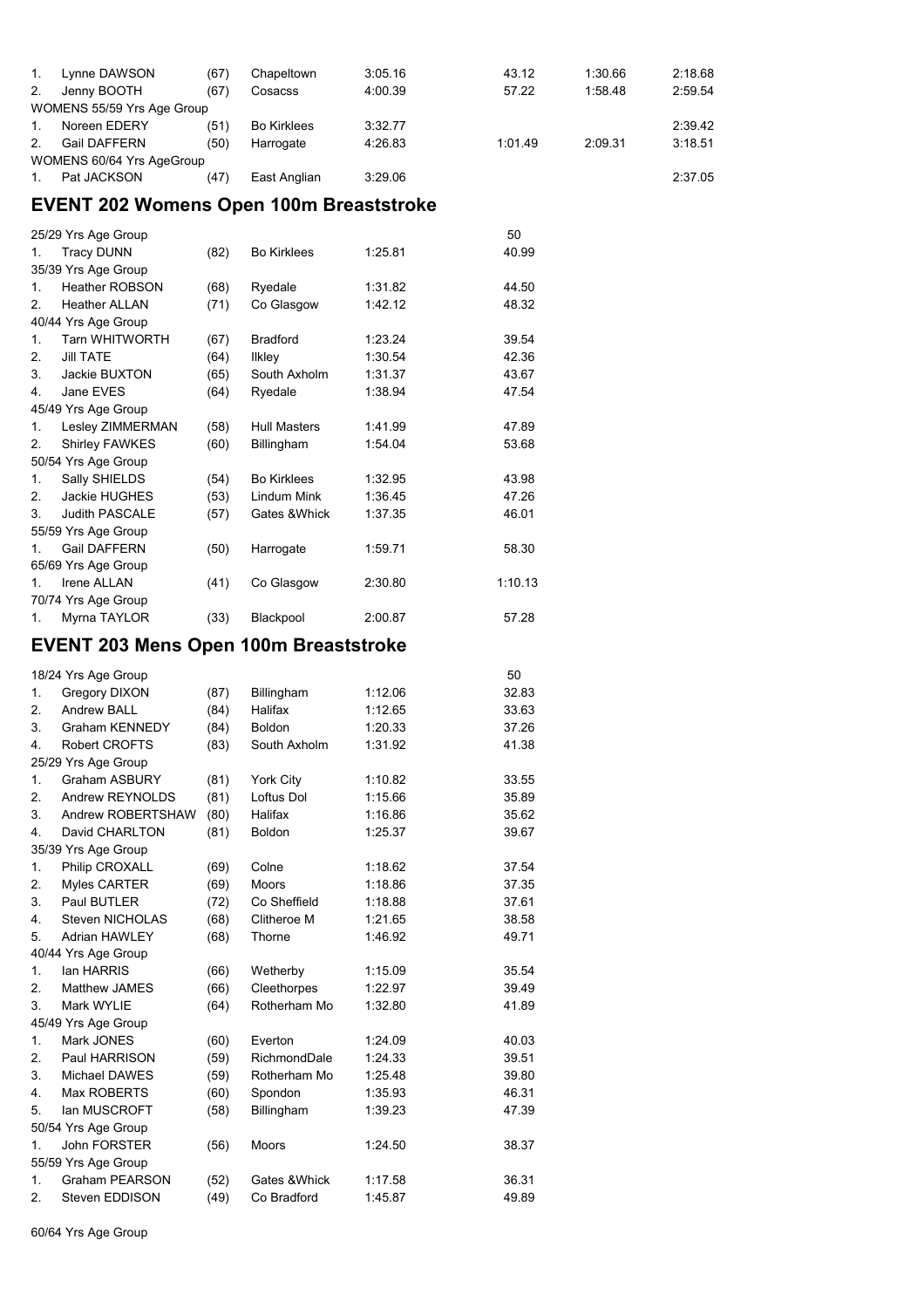| $1_{-}$        | John SAWYERS          | (43) | Co Newcastle        | 1:28.24 | 41.20   |
|----------------|-----------------------|------|---------------------|---------|---------|
| 2.             | George JACKSON        | (45) | Howe Bridge         | 1:37.17 | 45.97   |
| $3_{\cdots}$   | lan DAVISON           | (43) | South Axholm        | 1:51.54 | 53.50   |
|                | 65/69 Yrs Age Group   |      |                     |         |         |
| $1_{-}$        | John PENSWICK         | (38) | Colne               | 1:49.49 | 51.42   |
|                | 70/74 Yrs Age Group   |      |                     |         |         |
| $1_{-}$        | <b>Bill MOORE</b>     | (37) | Halifax             | 1:37.25 | 46.40   |
|                | 75 Yrs/Over Age Group |      |                     |         |         |
| $1_{-}$        | Norman GREENFIELD     | (32) | Barnsley            | 2:22.53 | 1:06.28 |
| 2 <sup>2</sup> | Preston DOVE          | (29) | <b>Hull Masters</b> | 3:12.56 | 1:34.05 |
|                |                       |      |                     |         |         |

#### **EVENT 204 Womens Open 50m Butterfly**

|    | 18/24 Yrs Age Group       |      |                     |       |
|----|---------------------------|------|---------------------|-------|
| 1. | Kimberley CLARKSON        | (84) | <b>Hull Masters</b> | 35.73 |
| 2. | Claire ROBSON             | (88) | <b>Boldon</b>       | 39.03 |
| 3. | <b>Julian GREEN</b>       | (86) | <b>Boldon</b>       | 40.34 |
|    | 25/29 Yrs Age Group       |      |                     |       |
| 1. | Sarah KINSEY              | (79) | Co Wakefield        | 32.65 |
| 2. | <b>Tracy DUNN</b>         | (82) | <b>Bo Kirklees</b>  | 32.75 |
| 3. | <b>Helen WEST</b>         | (79) | <b>Grimsby Sant</b> | 34.58 |
| 4. | Lara WANTENAAR            | (81) | Halifax             | 34.59 |
| 5. | Christine BUTTERWORTH(79) |      | Blackpool           | 36.44 |
|    | 30/34 Yrs Age Group       |      |                     |       |
| 1. | Laura SIMPSON             | (77) | Clitheroe M         | 40.02 |
|    | 35/39 Yrs Age Group       |      |                     |       |
| 1. | <b>Ruth RHODES</b>        | (68) | <b>Bradford</b>     | 35.63 |
| 2. | Fiona HARRIS              | (69) | Wetherby            | 38.28 |
| 3. | <b>Heather ROBSON</b>     | (68) | Ryedale             | 40.41 |

## 40/44 Yrs Age Group 1. Karen BURDASS (67) York City 35.21 2. Jackie BUXTON (65) South Axholm 36.01 3. Audrey WATSON (63) Spondon 38.81 50/54 Yrs Age Group 1. Sally SHIELDS (54) Bo Kirklees 40.31 2. Wendy OFFORD (54) Bo Kirklees 43.09 3. Judith PASCALE (57) Gates &Whick 44.94 60/64 Yrs Age Group 1. Pat JACKSON (47) East Anglian 41.15 65/69 Yrs Age Group 1. Doreen GORDON (42) Southport 48.44 2. Margaret GROKE (42) Hull Masters 50.46 3. Irene ALLAN (41) Co Glasgow 1:02.43

4. Heather ALLAN (71) Co Glasgow 45.39

#### **EVENT 205 Mens Open 50m Butterfly**

|    | 18/24 Yrs Age Group                          |      |                    |        |
|----|----------------------------------------------|------|--------------------|--------|
| 1. | Alistair CRAWFORD                            | (84) | Rotherham Mo       | 25.78  |
| 2. | Andy BURNSETT                                | (88) | <b>Bradford</b>    | 30.39  |
| 3. | Andrew BALL                                  | (84) | Halifax            | 30.98  |
| 4. | David LAVERY                                 | (84) | <b>Boldon</b>      | 34.43  |
|    | lan SMITH                                    | (85) | <b>Bradford</b>    | DQ ST- |
| 1. | 25/29 Yrs Age Group<br><b>Nick VALENTINE</b> | (81) | CO Newcastle       | 30.64  |
| 2. | Andrew WRAITH                                | (81) | <b>Boldon</b>      | 31.36  |
|    | Andrew ROBERTSHAW                            | (80) | Halifax            | DQ ST- |
| 1  | 30/34 Yrs Age Group<br><b>Steve LISTER</b>   | (75) | York City          | 31.42  |
|    | 35/39 Yrs Age Group                          |      |                    |        |
| 1. | Martin ANDERSON                              | (72) | <b>Bo Kirklees</b> | 29.82  |
| 2. | Mark JOHNSON                                 | (68) | Grimsby Sant       | 30.81  |
| 3. | <b>Vladimir PASTERNAK</b>                    | (72) | Ukraine            | 32.07  |
| 4. | Philip CROXALL                               | (69) | Colne              | 32.80  |

| 5. | <b>Adrian HAWLEY</b>                 | (68) | Thorne              | 48.29  |
|----|--------------------------------------|------|---------------------|--------|
| 1. | 40/44 Yrs Age Group<br>Steve GOODALL | (65) | Matlock             | 29.48  |
| 2. | Paul ROSS                            | (65) | Moors               | 29.76  |
| 3. | Simon LATHAM                         | (67) | South Axholm        | 30.65  |
| 4. | Mark WYLIE                           | (64) | Rotherham Mo        | 41.76  |
| 1. | 45/49 Yrs Age Group<br>Paul ORMEROD  | (58) | <b>Bo Kirklees</b>  | 30.14  |
| 2. | <b>Rob LUCAS</b>                     | (61) | <b>Hull Masters</b> | 30.42  |
| 3. | John LAMB                            | (61) | <b>Moors</b>        | 31.31  |
| 4. | <b>Steve ALLEN</b>                   | (60) | <b>Hull Masters</b> | 31.38  |
| 5. | Gary SNOWBALL                        | (61) | Billingham          | 46.08  |
| 6. | lan LONGSTER                         | (58) | Billingham          | 53.54  |
|    | lan HARMAN<br>50/54 Yrs Age Group    | (59) | <b>Hull Masters</b> | DQ ST- |
| 1. | <b>Brian GODFREY</b>                 | (55) | <b>Bo Kirklees</b>  | 31.55  |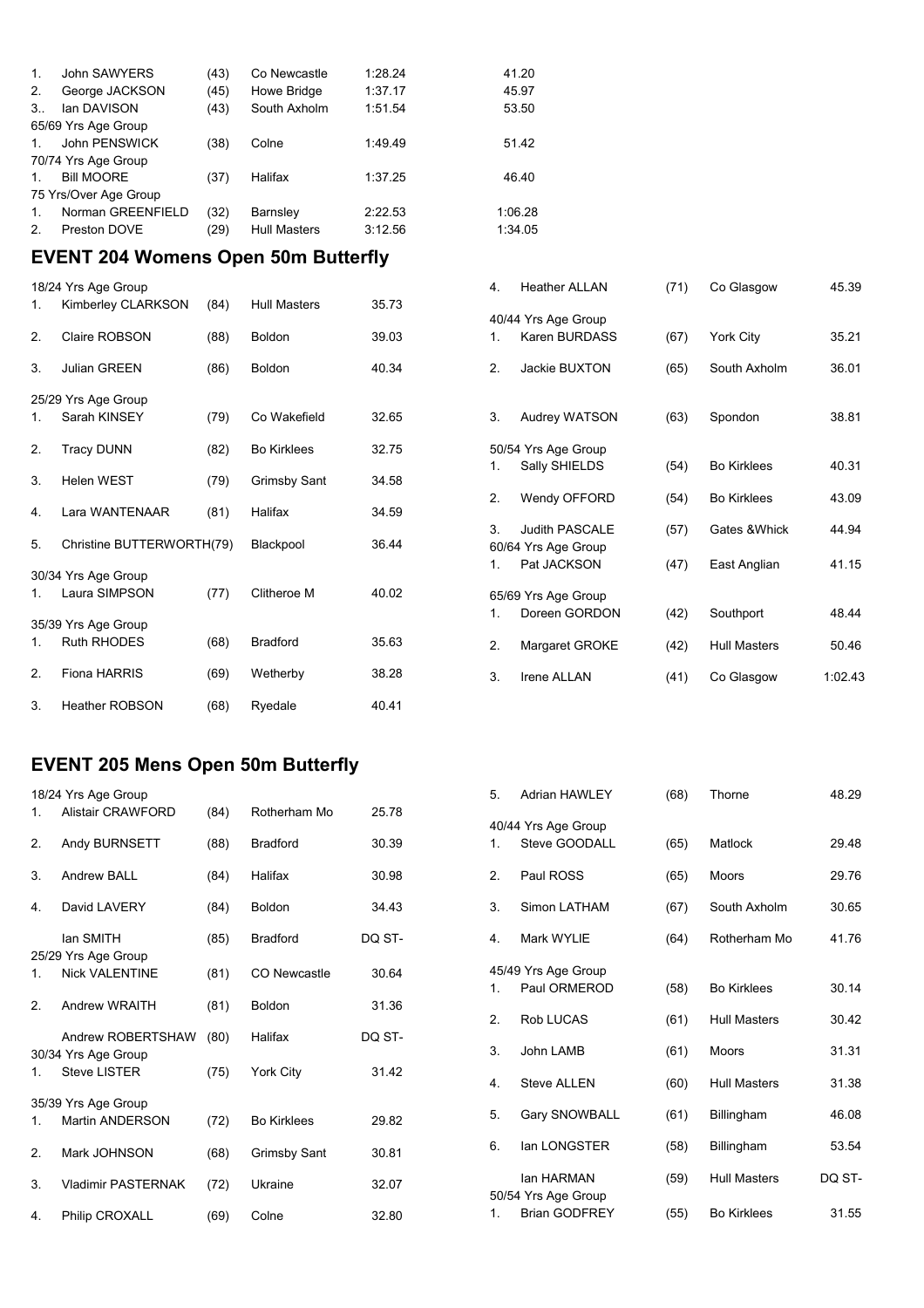| 2. | <b>Stuart DOWNIE</b> | (55) | <b>Blyth Lifegu</b> | 43.24 |
|----|----------------------|------|---------------------|-------|
|    | 55/59 Yrs Age Group  |      |                     |       |
| 1. | Stephen WHITFIELD    | (52) | Derwent Vall        | 34.60 |
| 2  | Graeme SHUTT         | (49) | Co Sund'land        | 43.00 |
|    | 60/64 Yrs Age Group  |      |                     |       |
| 1. | Duncan BROWN         | (47) | <b>York City</b>    | 34.29 |
| 2  | Alex BROWN           | (44) | <b>Blyth Lifegu</b> | 37.54 |

| 3. | Carl BUTLER         | (44) | RichmondDale        | 41.16 |
|----|---------------------|------|---------------------|-------|
| 4. | lan DAVISON         | (43) | South Axholm        | 49.52 |
|    |                     |      |                     |       |
|    | 70/74 Yrs Age Group |      |                     |       |
| 1. | <b>Bill MOORE</b>   | (37) | Halifax             | 44.23 |
| 2  | Dennis HARRISON     | (37) | <b>Hull Masters</b> | 44.55 |
|    |                     |      |                     |       |

### **EVENT 206 Womens Open 100m Freestyle**

|                  | 18/24 Yrs Age Group       |      |                     |         |     | 50    |
|------------------|---------------------------|------|---------------------|---------|-----|-------|
| 1.               | Alice LAWRENSON           | (89) | <b>York City</b>    | 1:05.88 |     | 31.34 |
| 2.               | Helen WOOD                | (84) | <b>Bo Kirklees</b>  | 1:10.49 |     | 33.04 |
| 3.               | <b>Kimberley CLARKSON</b> | (84) | <b>Hull Masters</b> | 1:12.93 |     | 35.05 |
| 4.               | Lorraine RIDDLE           | (84) | Billingham          | 1:16.32 |     | 36.90 |
|                  | 25/29 Yrs Age Group       |      |                     |         |     |       |
| 1.               | Julia YEOMAN              | (82) | <b>Bo Kirklees</b>  | 1:04.40 |     | 31.30 |
| 2.               | Sarah KINSEY              | (79) | Co Wakefield        | 1:06.13 |     | 31.95 |
| 3.               | Lara WANTENAAR            | (81) | Halifax             | 1:08.10 |     | 33.78 |
| 4.               | <b>Helen RICHARDSON</b>   | (79) | Wear Valley         | 1:12.48 |     | 34.26 |
| 5.               | Christine BUTTERWORTH(79) |      | Blackpool           | 1:15.29 |     | 37.01 |
| 6.               | Alice TEMPLE              | (79) | Co Leeds            | 1:16.09 |     | 37.04 |
|                  | 30/34 Yrs Age Group       |      |                     |         |     |       |
| 1.               | <b>Allyson LISTER</b>     | (75) | <b>York City</b>    | 1:09.49 |     | 33.24 |
| 2.               | Victoria WILFORD          | (74) | <b>Bo Kirklees</b>  | 1:11.69 |     | 34.90 |
| 3.               | Laura SIMPSON             | (77) | Clitheroe M         | 1:20.62 |     | 40.10 |
|                  | 35/39 Yrs Age Group       |      |                     |         |     |       |
| 1.               | <b>Fiona HARRIS</b>       | (69) | Wetherby            | 1:13.99 |     | 36.06 |
| 2.               | Katie LISTER              | (71) | Harrogate           | 1:17.96 |     | 37.19 |
| 3.               | <b>Alison MORTIMER</b>    | (71) | York City           | 1:21.47 |     | 39.96 |
| 4.               | <b>Heather ALLAN</b>      | (71) | Co Glasgow          | 1:30.98 |     | 42.15 |
|                  | 40/44 Yrs Age Group       |      |                     |         |     |       |
| 1.               | Karen BURDASS             | (67) | York City           | 1:06.58 |     | 32.28 |
| 2.               | Lynne DAWSON              | (67) | Chapeltown          | 1:09.50 |     | 33.41 |
| 3.               | <b>Jill TATE</b>          | (64) | <b>Ilkley</b>       | 1:14.44 |     | 34.99 |
| 4.               | <b>Audrey WATSON</b>      | (63) | Spondon             | 1:16.51 |     | 36.21 |
| 5.               | Carolyn IRVINE            | (63) | <b>Bo Kirklees</b>  | 1:17.16 |     | 37.37 |
|                  | 45/49 Yrs Age Group       |      |                     |         |     |       |
| 1.               | Lesley ZIMMERMAN          | (58) | <b>Hull Masters</b> | 1:21.18 |     | 38.96 |
| 2.               | <b>Isobel MOFFATT</b>     | (62) | York City           | 1:24.52 |     | 38.79 |
| 3.               | <b>Shirley FAWKES</b>     | (60) | Billingham          | 1:31.68 |     | 44.04 |
| 4.               | Gillian SHEEHAN           | (59) | Billingham          | 1:38.69 |     | 47.24 |
|                  | 50/54 Yrs Age Group       |      |                     |         |     |       |
| 1.               | Sally SHIELDS             | (54) | <b>Bo Kirklees</b>  | 1:18.91 |     | 37.61 |
| 2.               | Suzanne CLARKSON          | (55) | <b>Hull Masters</b> | 2:01.34 |     | 56.01 |
|                  | 55/59 Yrs Age Group       |      |                     |         |     |       |
| 1.               | <b>Gail DAFFERN</b>       | (50) | Harrogate           | 1:52.47 |     | 52.77 |
|                  | 65/69 Yrs Age Group       |      |                     |         |     |       |
| 1.               | Doreen GORDON             | (42) | Southport           | 1:25.02 |     | 40.83 |
| $\overline{2}$ . | Irene ALLAN               | (41) | Co Glasgow          | 2:00.24 |     | 58.41 |
|                  | Margaret GROKE            | (42) | <b>Hull Masters</b> | DQ      | ST- |       |
|                  | 60/64 Yrs Age Group       |      |                     |         |     |       |
| 1                | Jean HIATT                | (47) | Spondon             | 1:44.85 |     | 50.20 |
|                  | 70/74 Yrs Age Group       |      |                     |         |     |       |
| 1.               | Valerie PRESTON           | (36) | Darlington M        | 1:53.12 |     | 54.63 |

# **EVENT 207 Mens Open 100m Freestyle**

|    | 18/24 Yrs Age Group |      |                    |         | 50    |
|----|---------------------|------|--------------------|---------|-------|
| 1. | Shane HASSALL       | (88) | <b>Bo Stockton</b> | 56.25   | 26.13 |
| 2. | Gregory DIXON       | (87) | Billingham         | 56.44   | 26.88 |
| 3. | Adam HARVEY         | (84) | Scarborough        | 58.98   | 28.51 |
| 4. | Andrew BALL         | (84) | Halifax            | 59.96   | 28.56 |
| 5. | Andy BURNSETT       | (88) | <b>Bradford</b>    | 1:00.54 | 29.70 |
|    | 25/29 Yrs Age Group |      |                    |         |       |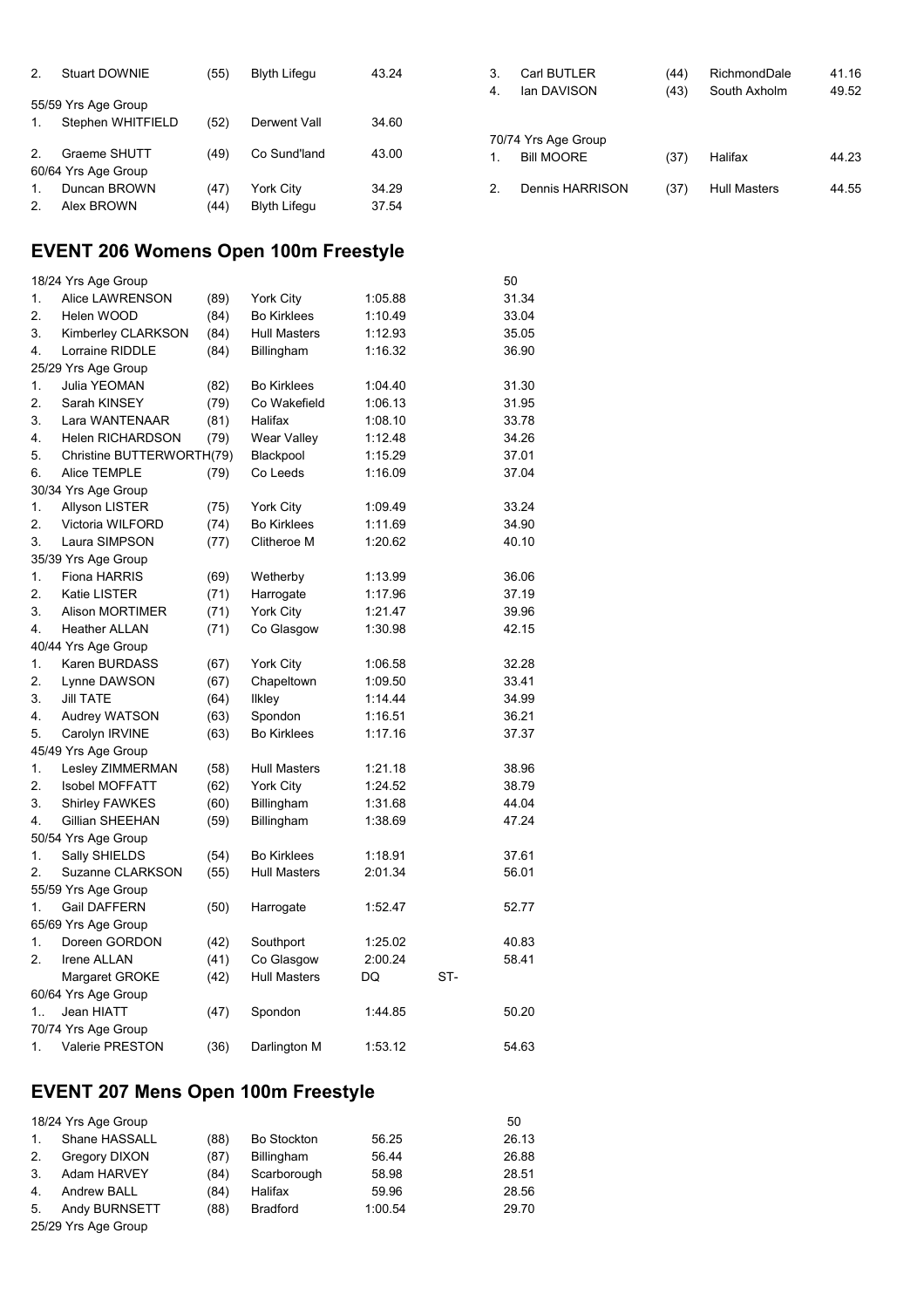| 1.  | <b>Chris HULME</b>     | (82) | Derwentside         | 54.97   |     | 26.65 |
|-----|------------------------|------|---------------------|---------|-----|-------|
| 2.  | Paul WAINWRIGHT        | (78) | <b>York City</b>    | 1:01.35 |     | 29.25 |
|     | 30/34 Yrs Age Group    |      |                     |         |     |       |
| 1.  | Dominic JOHNSTON       | (77) | Gates & Whick       | 58.50   |     | 27.55 |
| 2.  | <b>Michael VICKERS</b> | (76) | <b>Wear Valley</b>  | 1:02.15 |     | 29.38 |
|     | 35/39 Yrs Age Group    |      |                     |         |     |       |
| 1.  | Stephen SMITH          | (68) | Colne               | 55.66   |     | 26.94 |
| 2.  | <b>Matthew BINNS</b>   | (72) | Co Leeds            | 1:03.25 |     | 30.37 |
| 3.  | Vladimir PASTERNAK     | (72) | Ukraine             | 1:04.25 |     | 30.27 |
| 4.  | Philip CROXALL         | (69) | Colne               | 1:05.33 |     | 31.64 |
| 5.  | <b>Bob WHITTAKER</b>   | (70) | Colne               | 1:06.02 |     | 32.17 |
| 6.  | <b>Adrian HAWLEY</b>   | (68) | Thorne              | 1:19.85 |     | 37.65 |
|     | <b>Alister WRIGLEY</b> | (70) | Billingham          | DQ      | ST- |       |
|     | 40/44 Yrs Age Group    |      |                     |         |     |       |
| 1.  | Andrew GRISTWOOD       | (64) | Cleethorpes         | 1:02.39 |     | 30.73 |
| 2.  | <b>James WHITWELL</b>  | (67) | <b>Bo Kirklees</b>  | 1:04.64 |     | 31.78 |
|     | 45/49 Yrs Age Group    |      |                     |         |     |       |
| 1.  | Rob LUCAS              | (61) | <b>Hull Masters</b> | 1:01.45 |     | 29.46 |
| 2.  | Mark JONES             | (60) | Everton             | 1:03.81 |     | 31.26 |
| 3.  | Paul ORMEROD           | (58) | <b>Bo Kirklees</b>  | 1:05.43 |     | 32.75 |
| 4.  | Andrew WALKER          | (61) | Skipton             | 1:06.22 |     | 32.43 |
| 5.  | Paul HARRISON          | (59) | RichmondDale        | 1:06.32 |     | 32.02 |
| 6.  | Alastair CAIRD         | (62) | Forfar              | 1:06.41 |     | 33.04 |
| 7.  | John SIM               | (58) | Co Newcastle        | 1:21.07 |     | 38.85 |
| 8.  | lan MUSCROFT           | (58) | Billingham          | 1:23.60 |     | 40.64 |
| 9.  | lan LONGSTER           | (58) | Billingham          | 1:24.51 |     | 41.15 |
| 10. | Gary SNOWBALL          | (61) | Billingham          | 1:26.27 |     | 40.49 |
|     | 50/54 Yrs Age Group    |      |                     |         |     |       |
| 1.  | Peter LOCKITT          | (57) | RichmondDale        | 1:08.30 |     | 32.29 |
| 2.  | Kevin DEVINE           | (57) | RichmondDale        | 1:13.82 |     | 35.63 |
| 3.  | <b>Stuart DOWNIE</b>   | (55) | <b>Blyth Lifegu</b> | 1:25.13 |     | 41.08 |
|     | 55/59 Yrs Age Group    |      |                     |         |     |       |
| 1.  | Andrew TEMPLE          | (50) | <b>Troutbeck Br</b> | 1:22.43 |     | 40.15 |
| 2.  | Steven EDDISON         | (49) | Co Bradford         | 1:30.20 |     | 42.60 |
|     | 60/64 Yrs Age Group    |      |                     |         |     |       |
| 1.  | Alex BROWN             | (44) | <b>Blyth Lifegu</b> | 1:15.24 |     | 36.62 |
| 2.  | Derek ROBINSON         | (44) | <b>Blyth Lifegu</b> | 1:17.70 |     | 37.28 |
|     | 65/69 Yrs Age Group    |      |                     |         |     |       |
| 1.  | Raymond KEEFE          | (39) | Clitheroe M         | 1:26.24 |     | 42.15 |
|     | 70/74 Yrs Age Group    |      |                     |         |     |       |
| 1.  | Dennis HARRISON        | (37) | <b>Hull Masters</b> | 1:29.86 |     | 44.06 |
| 2.  | David DONEY            | (37) | Clitheroe M         | 1:37.15 |     | 42.23 |
|     | 75 Yrs/Over Age Group  |      |                     |         |     |       |
| 1.  | Raoul FELD             | (30) | <b>Grimsby Sant</b> | 1:48.84 |     | 49.74 |
|     |                        |      |                     |         |     |       |

# **EVENT 301 Mens/Womens Open 200m Freestyle**

|                | MENS 18/24 Yrs Age Group |      |                     |         | 50    | 100     | 150     |
|----------------|--------------------------|------|---------------------|---------|-------|---------|---------|
| 1              | Adam HARVEY              | (84) | Scarborough         | 2:06.59 | 29.24 | 1:00.25 | 1:33.31 |
|                | MENS 25/29 Yrs Age Group |      |                     |         |       |         |         |
| $\mathbf{1}$   | <b>Stewart WORTHY</b>    | (78) | <b>Bo Kirklees</b>  | 2:15.22 | 30.43 | 1:04.03 | 1:39.51 |
| 2.             | Andrew REYNOLDS          | (81) | Loftus Dol          | 2:23.32 | 33.13 | 1:09.48 | 1:46.75 |
|                | MENS 30/34 Yrs Age Group |      |                     |         |       |         |         |
| $\mathbf{1}$ . | Dominic JOHNSTON         | (77) | Gates & Whick       | 2:10.71 | 29.73 | 1:03.55 | 1:37.46 |
| $\mathcal{P}$  | Michael VICKERS          | (76) | Wear Valley         | 2:17.86 | 31.77 | 1:06.91 | 1:42.93 |
|                | MENS 35/39 Yrs Age Group |      |                     |         |       |         |         |
| 1.             | Stephen SMITH            | (68) | Colne               | 2:16.17 | 31.88 | 1:07.08 | 1:42.11 |
| $\mathcal{P}$  | <b>Bob WHITTAKER</b>     | (70) | Colne               | 2:28.37 | 34.21 | 1:11.52 | 1:50.72 |
| 3.             | <b>Alister WRIGLEY</b>   | (70) | Billingham          | 2:40.57 |       | 1:18.06 | 2:00.02 |
|                | MENS 40/44 Yrs Age Group |      |                     |         |       |         |         |
| $\mathbf{1}$ . | Paul ROSS                | (65) | <b>Moors</b>        | 2:08.22 | 29.89 | 1:02.17 | 1:35.32 |
| $\mathcal{P}$  | Andrew GRISTWOOD         | (64) | Cleethorpes         | 2:13.56 | 31.47 | 1:05.76 | 1:39.94 |
| 3.             | James WHITWELL           | (67) | <b>Bo Kirklees</b>  | 2:21.64 | 33.52 | 1:09.25 | 1:45.92 |
| 4.             | Matthew JAMES            | (66) | Cleethorpes         | 2:26.85 | 33.51 | 1:10.73 | 1:49.79 |
|                | MENS 45/49 Yrs Age Group |      |                     |         |       |         |         |
| $\mathbf{1}$ . | Mark JONES               | (60) | Everton             | 2:17.92 | 32.16 | 1:07.22 | 1:42.88 |
| 2.             | <b>Steve ALLEN</b>       | (60) | <b>Hull Masters</b> | 2:22.06 | 32.75 | 1:08.35 | 1:45.35 |
| 3.             | <b>Stuart WILLIAMS</b>   | (61) | Halifax             | 2:24.97 | 34.24 | 1:11.66 | 1:48.76 |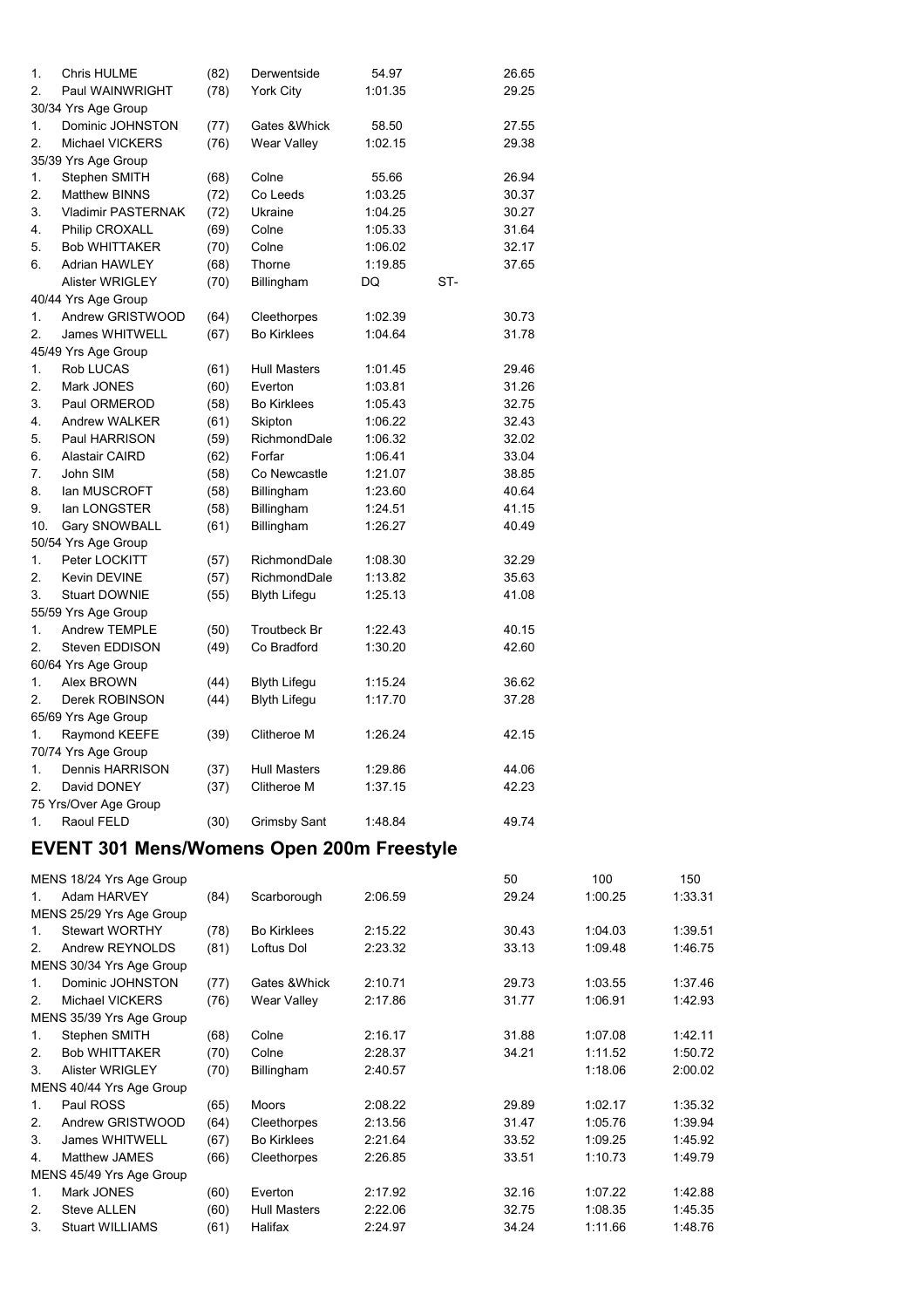| 4. | Tony FAWTHROP                                 | (62) | <b>Bo Kirklees</b>  | 2:25.68 |    | 32.90                 | 1:10.18               | 1:49.21 |                 |       |
|----|-----------------------------------------------|------|---------------------|---------|----|-----------------------|-----------------------|---------|-----------------|-------|
| 5. | John LAMB                                     | (61) | Moors               | 2:26.40 |    | 33.62                 | 1:10.14               | 1:48.73 |                 |       |
| 6. | lan MUSCROFT                                  | (58) | Billingham          | 3:10.56 |    |                       |                       | 2:21.13 |                 |       |
| 7. | lan LONGSTER                                  | (58) | Billingham          | 3:11.32 |    | 43.84                 | 1:32.81               | 2:23.48 |                 |       |
|    | MENS 50/54 Yrs Age Group                      |      |                     |         |    |                       |                       |         |                 |       |
| 1. | <b>Brian GODFREY</b>                          | (55) | <b>Bo Kirklees</b>  | 2:38.00 |    |                       | 1:16.58               | 1:57.90 |                 |       |
| 2. | John FORSTER                                  | (56) | Moors               | 2:44.77 |    |                       | 1:17.92               | 2:02.17 |                 |       |
| 3. | Kevin DEVINE                                  | (57) | RichmondDale        | 2:46.38 |    |                       | 1:21.64               | 2:05.79 |                 |       |
|    | MENS 55/59 Yrs Age Group                      |      |                     |         |    |                       |                       |         |                 |       |
| 1. | Ray BUTTERS                                   | (51) | RichmondDale        | 2:28.50 |    | 34.65                 | 1:12.11               | 1:50.61 |                 |       |
|    | MENS 60/64 Yrs Age Group                      |      |                     |         |    |                       |                       |         |                 |       |
| 1. | Alex BROWN                                    | (44) | <b>Blyth Lifegu</b> | 2:51.00 |    |                       |                       |         |                 |       |
| 2. | Derek ROBINSON                                | (44) | <b>Blyth Lifegu</b> | 3:08.03 |    |                       |                       | 2:18.12 |                 |       |
| 3. | lan DAVISON                                   | (43) | South Axholm        | 3:37.03 |    | 49.61                 | 1:45.44               | 2:42.14 |                 |       |
|    | MENS 65/69 Yrs Age Group                      |      |                     |         |    |                       |                       |         |                 |       |
| 1. | Raymond KEEFE                                 | (39) | Clitheroe M         | 3:15.65 |    | 44.12                 | 1:32.74               | 2:23.82 |                 |       |
| 2. | <b>Bill PRESTON</b>                           | (40) | Darlington M        | 3:28.53 |    | 48.12                 | 1:39.83               | 2:34.62 |                 |       |
|    | MENS 70/74 Yrs Age Group                      |      |                     |         |    |                       |                       |         |                 |       |
| 1. | David DONEY                                   | (37) | Clitheroe M         | 3:42.99 |    | 47.03                 | 1:42.87               | 2:44.09 |                 |       |
|    | <b>WOMENS 18/24 Yrs Age Group</b>             |      |                     |         |    |                       |                       |         |                 |       |
| 1. | Lorraine RIDDLE                               | (84) | Billingham          | 2:43.50 |    | 46.22                 | 1:36.77               | 2:28.69 |                 |       |
|    |                                               |      |                     |         |    |                       |                       |         |                 |       |
|    | <b>WOMENS 25/29 Yrs Age Group</b>             |      |                     |         |    |                       |                       |         |                 |       |
| 1. | Helen RICHARDSON                              | (79) | Wear Valley         | 2:41.43 |    |                       | 1:20.07               | 2:01.72 |                 |       |
|    | <b>WOMENS 35/39 Yrs Age Group</b>             |      |                     |         |    |                       |                       |         |                 |       |
|    |                                               |      |                     |         |    |                       |                       |         |                 |       |
| 1. | Suzanne PATTERSON                             | (70) | <b>Bo Kirklees</b>  | 2:47.77 |    |                       |                       |         |                 |       |
| 2. | <b>Alison MORTIMER</b>                        | (71) | <b>York City</b>    | 3:02.05 |    |                       |                       |         |                 |       |
| 3. | <b>Heather ALLAN</b>                          | (71) | Co Glasgow          | 3:19.77 |    |                       |                       | 2:26.27 |                 |       |
|    | <b>WOMENS 40/44 Yrs Age Group</b>             |      |                     |         |    |                       |                       |         |                 |       |
| 1. | Jenny BOOTH                                   | (67) | Cosacss             | 3:47.79 |    | 54.87                 | 1:52.71               | 2:50.79 |                 |       |
|    | <b>WOMENS 45/49 Yrs Age Group</b>             |      |                     |         |    |                       |                       |         |                 |       |
| 1. | <b>Helen TURNER</b>                           | (61) | Rotherham Mo        | 2:53.90 |    |                       |                       |         |                 |       |
| 2. | <b>Shirley FAWKES</b>                         | (60) | Billingham          | 3:19.14 |    |                       |                       |         |                 |       |
| 3  | Gillian SHEEHAN                               | (59) | Billingham          | 3:33.08 |    | 47.97                 | 1:42.03               | 2:38.44 |                 |       |
|    | <b>WOMENS 60/64 Yrs Age Group</b>             |      |                     |         |    |                       |                       |         |                 |       |
|    |                                               |      |                     |         |    |                       |                       |         |                 |       |
| 1. | Jean HIATT                                    | (47) | Spondon             | 3:45.32 |    | 51.76                 | 1:47.79               | 2:46.21 |                 |       |
|    | <b>WOMENS 65/69 Yrs Age Group</b>             |      |                     |         |    |                       |                       |         |                 |       |
| 1. | Doreen GORDON                                 | (42) | Southport           | 3:06.02 |    | 40.56                 | 1:27.78               | 2:17.37 |                 |       |
|    | WOMENS 70/74 Yrs Age Group                    |      |                     |         |    |                       |                       |         |                 |       |
|    |                                               |      |                     |         |    |                       |                       |         |                 |       |
| 1. | Valerie PRESTON                               | (36) | Darlington M        | 3:44.39 |    | 53.34                 | 1:50.91               | 2:49.79 |                 |       |
|    | <b>EVENT 302 Womens Open 50m Breaststroke</b> |      |                     |         |    |                       |                       |         |                 |       |
|    |                                               |      |                     |         |    |                       |                       |         |                 |       |
|    | 18/24 Yrs Age Group                           |      |                     |         |    | 35/39 Yrs Age Group   |                       |         |                 |       |
| 1. | Alice LAWRENSON                               | (89) | York City           | 38.07   | 1. | <b>Heather ROBSON</b> |                       | (68)    | Ryedale         | 41.52 |
|    |                                               |      |                     |         | 2. | Fiona HARRIS          |                       | (69)    | Wetherby        | 44.41 |
| 2. | Julian GREEN                                  | (86) | <b>Boldon</b>       | 44.46   |    |                       |                       |         |                 |       |
|    |                                               |      |                     |         | 3. | <b>Heather ALLAN</b>  |                       | (71)    | Co Glasgow      | 47.93 |
| 3. | Kimberley CLARKSON                            | (84) | <b>Hull Masters</b> | 45.63   |    |                       |                       |         |                 |       |
|    |                                               |      |                     |         |    | 40/44 Yrs Age Group   |                       |         |                 |       |
|    | 25/29 Yrs Age Group<br>Julia YEOMAN           | (82) | <b>Bo Kirklees</b>  | 36.71   | 1. |                       | <b>Tarn WHITWORTH</b> | (67)    | <b>Bradford</b> | 38.38 |
| 1. |                                               |      |                     |         | 2. | <b>Jill TATE</b>      |                       | (64)    | <b>Ilkley</b>   | 39.96 |
| 2. | <b>Tracy DUNN</b>                             | (82) | <b>Bo Kirklees</b>  | 40.13   |    |                       |                       |         |                 |       |
|    |                                               |      |                     |         | 3. | Jackie BUXTON         |                       | (65)    | South Axholm    | 41.28 |
|    | 30/34 Yrs Age Group                           |      |                     |         |    |                       |                       |         |                 |       |
| 1. | Laura SIMPSON                                 | (77) | Clitheroe M         | 45.13   | 4. | Jane EVES             |                       | (64)    | Ryedale         | 44.17 |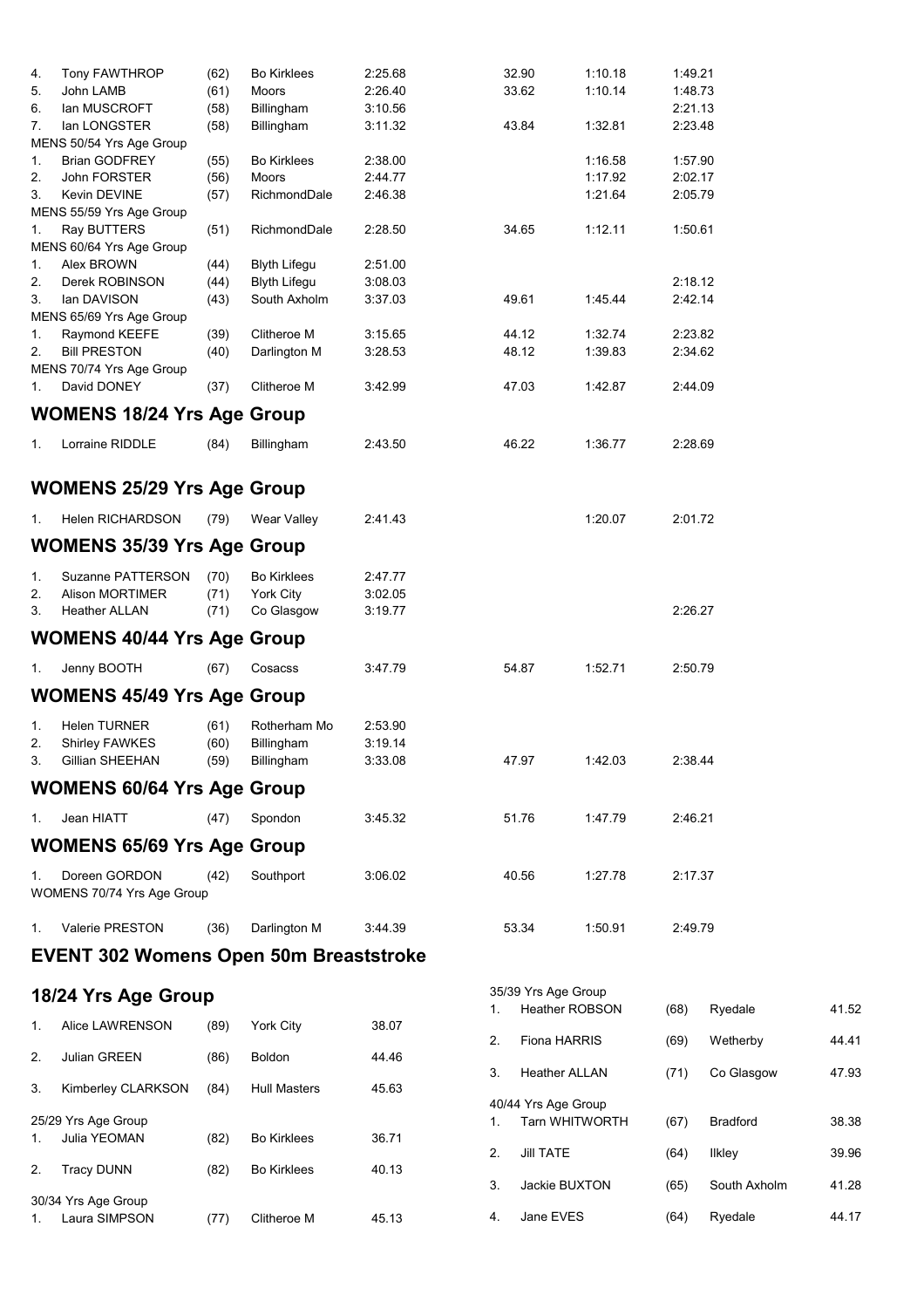| 5.             | Audrey WATSON       | (63) | Spondon             | 50.05 | 3.               | Judith PASCALE      | (57) | Gates & Whick       | 43.99   |
|----------------|---------------------|------|---------------------|-------|------------------|---------------------|------|---------------------|---------|
|                | 45/49 Yrs Age Group |      |                     |       | $\overline{4}$ . | Suzanne CLARKSON    | (55) | <b>Hull Masters</b> | 1:02.51 |
| 1.             | Jacqueline ROBINSON | (62) | Harrogate           | 44.38 |                  |                     |      |                     |         |
|                |                     |      |                     |       |                  | 55/59 Yrs Age Group |      |                     |         |
| 2 <sub>1</sub> | Lesley ZIMMERMAN    | (58) | <b>Hull Masters</b> | 47.33 |                  | <b>Gail DAFFERN</b> | (50) | Harrogate           | 52.83   |
|                | 50/54 Yrs Age Group |      |                     |       |                  | 65/69 Yrs Age Group |      |                     |         |
| 1.             | Sally SHIELDS       | (54) | <b>Bo Kirklees</b>  | 41.83 |                  | Irene ALLAN         | (41) | Co Glasgow          | 1:04.29 |
| 2.             | Jackie HUGHES       | (53) | Lindum Mink         | 43.33 |                  | 70/74 Yrs Age Group |      |                     |         |
|                |                     |      |                     |       |                  | Myrna TAYLOR        | (33) | Blackpool           | 53.10   |

#### **EVENT 303 Mens Open 50m Breaststroke**

|    | 18/24 Yrs Age Group   |      |                     |       |
|----|-----------------------|------|---------------------|-------|
| 1. | <b>Andrew BALL</b>    | (84) | Halifax             | 31.91 |
| 2. | Gregory DIXON         | (87) | Billingham          | 32.73 |
| 3. | Shane HASSALL         | (88) | <b>Bo Stockton</b>  | 33.88 |
| 4. | <b>Graham KENNEDY</b> | (84) | <b>Boldon</b>       | 35.54 |
| 5. | James SHAW            | (84) | <b>Bradford</b>     | 37.67 |
| 6. | lan SMITH             | (85) | Bradford            | 37.97 |
|    | 25/29 Yrs Age Group   |      |                     |       |
| 1. | <b>Graham ASBURY</b>  | (81) | <b>York City</b>    | 32.60 |
| 2. | Andrew REYNOLDS       | (81) | Loftus Dol          | 35.11 |
| 3. | <b>Stewart WORTHY</b> | (78) | <b>Bo Kirklees</b>  | 36.30 |
| 4. | David CHARLTON        | (81) | <b>Boldon</b>       | 38.50 |
|    |                       |      |                     |       |
|    | 35/39 Yrs Age Group   |      |                     |       |
| 1. | Philip CROXALL        | (69) | Colne               | 35.29 |
| 2. | <b>Myles CARTER</b>   | (69) | Moors               | 35.78 |
| 3. | Steven NICHOLAS       | (68) | Clitheroe M         | 36.63 |
| 4. | <b>Adrian HAWLEY</b>  | (68) | Thorne              | 46.72 |
|    | 40/44 Yrs Age Group   |      |                     |       |
| 1. | lan HARRIS            | (66) | Wetherby            | 34.58 |
| 2. | Mark WYLIE            | (64) | Rotherham Mo        | 41.83 |
|    | 45/49 Yrs Age Group   |      |                     |       |
| 1. | <b>Rob LUCAS</b>      | (61) | <b>Hull Masters</b> | 35.69 |

| 5/59 Yrs Age Group<br><b>Gail DAFFERN</b> | (50) | Harrogate  | 52.83   |
|-------------------------------------------|------|------------|---------|
| 5/69 Yrs Age Group<br><b>Irene ALLAN</b>  | (41) | Co Glasgow | 1:04.29 |
| 0/74 Yrs Age Group<br>Myrna TAYLOR        | (33) | Blackpool  | 53.10   |
|                                           |      |            |         |

| 2. | <b>Stuart WILLIAMS</b>                       | (61) | Halifax             | 36.99   |
|----|----------------------------------------------|------|---------------------|---------|
| 3. | Paul HARRISON                                | (59) | RichmondDale        | 38.26   |
| 4. | <b>Michael DAWES</b>                         | (59) | Rotherham Mo        | 38.43   |
| 5. | <b>Max ROBERTS</b>                           | (60) | Spondon             | 43.77   |
| 1. | 50/54 Yrs Age Group<br><b>John FORSTER</b>   | (56) | Moors               | 37.14   |
| 2. | Kevin DEVINE                                 | (57) | RichmondDale        | 40.69   |
| 1. | 55/59 Yrs Age Group<br><b>Graham PEARSON</b> | (52) | Gates & Whick       | 35.29   |
| 2. | Graeme SHUTT                                 | (49) | Co Sund'land        | 49.38   |
| 1. | 60/64 Yrs Age Group<br><b>John SAWYERS</b>   | (43) | Co Newcastle        | 38.07   |
| 2. | Duncan BROWN                                 | (47) | York City           | 39.31   |
| 3. | George JACKSON                               | (45) | Howe Bridge         | 41.21   |
| 4. | Carl BUTLER                                  | (44) | RichmondDale        | 43.36   |
| 5. | lan DAVISON                                  | (43) | South Axholm        | 50.58   |
| 1. | 65/69 Yrs Age Group<br><b>John PENSWICK</b>  | (38) | Colne               | 49.00   |
| 1. | 70/74 Yrs Age Group<br><b>Bill MOORE</b>     | (37) | Halifax             | 40.27   |
| 1. | 75 Yrs/Over Age Group<br>Norman GREENFIELD   | (32) | Barnsley            | 1:02.68 |
| 2. | Preston DOVE                                 | (29) | <b>Hull Masters</b> | 1:22.55 |

### **EVENT 304 Womens Open 100m Butterfly**

|                | 25/29 Yrs Age Group       |      |                 |         | 50    |
|----------------|---------------------------|------|-----------------|---------|-------|
| $\mathbf{1}$ . | Sarah KINSEY              | (79) | Co Wakefield    | 1:12.90 | 33.70 |
| 2 <sub>1</sub> | Christine BUTTERWORTH(79) |      | Blackpool       | 1:25.53 | 39.18 |
|                | 35/39 Yrs Age Group       |      |                 |         |       |
| $\mathbf{1}$ . | <b>Ruth RHODES</b>        | (68) | <b>Bradford</b> | 1:20.71 | 36.60 |
|                | 40/44 Yrs Age Group       |      |                 |         |       |
| $\mathbf{1}$ . | Jackie BUXTON             | (65) | South Axholm    | 1:26.07 | 40.02 |
|                | 60/64 Yrs Age Group       |      |                 |         |       |
| 1              | Pat JACKSON               | (47) | East Anglian    | 1:33.41 | 42.34 |
|                |                           |      |                 |         |       |

# **EVENT 305 Mens Open 100m Butterfly**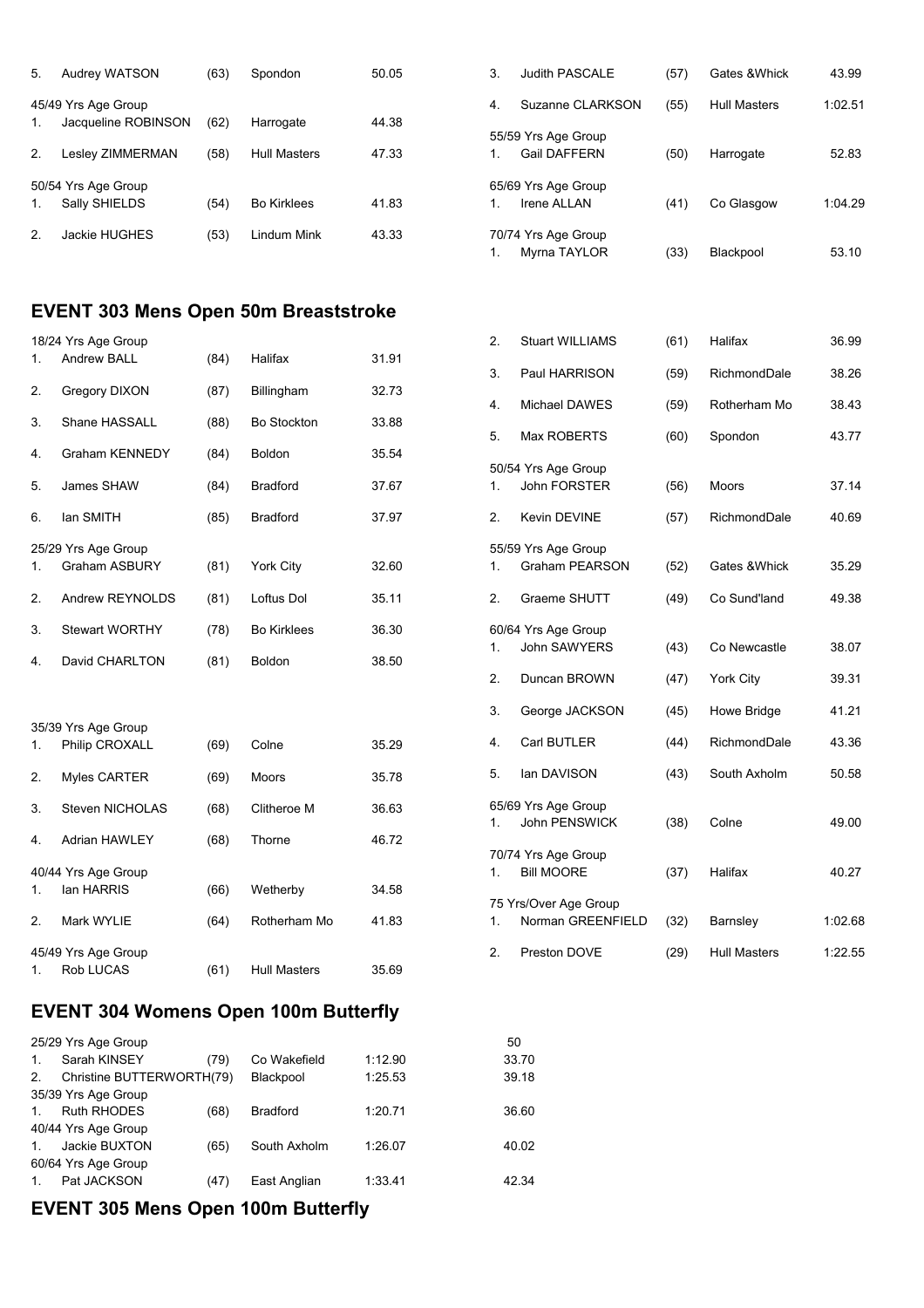|                | 18/24 Yrs Age Group   |      |                    |         |     | 50    |
|----------------|-----------------------|------|--------------------|---------|-----|-------|
| 1              | <b>Andrew BALL</b>    | (84) | Halifax            | 1:13.05 |     | 32.78 |
|                | Adam HARVEY           | (84) | Scarborough        | DQ      | ST- |       |
|                | 25/29 Yrs Age Group   |      |                    |         |     |       |
| 1.             | <b>Chris HULME</b>    | (82) | Derwentside        | 1:00.92 |     | 28.53 |
| $\mathcal{P}$  | <b>Nick VALENTINE</b> | (81) | Co Newcastle       | 1:07.68 |     | 31.04 |
|                | 35/39 Yrs Age Group   |      |                    |         |     |       |
| 1.             | Martin ANDERSON       | (72) | <b>Bo Kirklees</b> | 1:07.86 |     | 31.43 |
| 2.             | Mark JOHNSON          | (68) | Grimsby Sant       | 1:08.36 |     | 32.01 |
| 3.             | Philip CROXALL        | (69) | Colne              | 1:12.34 |     | 34.65 |
| 4.             | Alister WRIGLEY       | (70) | Billingham         | 1:22.59 |     | 36.98 |
|                | 40/44 Yrs Age Group   |      |                    |         |     |       |
| $\mathbf{1}$ . | Matthew GRANT         | (64) | Gates & Whick      | 1:09.06 |     | 32.16 |
| 2.             | Steve GOODALL         | (65) | Matlock            | 1:11.59 |     | 33.16 |
| 3.             | Andrew GRISTWOOD      | (64) | Cleethorpes        | 1:11.63 |     | 34.31 |
| 4.             | Simon LATHAM          | (67) | South Axholm       | 1:12.40 |     | 33.03 |
|                | 45/49 Yrs Age Group   |      |                    |         |     |       |
| 1.             | Paul ORMEROD          | (58) | <b>Bo Kirklees</b> | 1:08.66 |     | 31.82 |
| 2.             | Mark JONES            | (60) | Everton            | 1:14.73 |     | 35.09 |
| 3.             | Andrew WALKER         | (61) | Skipton            | 1:15.00 |     | 34.13 |
| 4.             | <b>Alastair CAIRD</b> | (62) | Forfar             | 1:23.12 |     | 38.80 |

#### **EVENT 306 Womens Open 50m Backstroke**

|    | 18/24 Yrs Age Group   |      |                    |       |                |                        |      |                     |         |
|----|-----------------------|------|--------------------|-------|----------------|------------------------|------|---------------------|---------|
| 1. | Claire ROBSON         | (88) | Boldon             | 39.52 |                |                        |      |                     |         |
| 2. | Julian GREEN          | (86) | <b>Boldon</b>      | 43.05 |                | 45/49 Yrs Age Group    |      |                     |         |
|    | 25/29 Yrs Age Group   |      |                    |       | 1.             | Lesley ZIMMERMAN       | (58) | <b>Hull Masters</b> | 43.83   |
| 1. | Rachel WHITWELL       | (80) | <b>Bo Kirklees</b> | 34.68 | 2.             | <b>Gillian SHEEHAN</b> | (59) | Billingham          | 1:02.44 |
|    | 30/34 Yrs Age Group   |      |                    |       |                | 50/54 Yrs Age Group    |      |                     |         |
| 1. | <b>Allyson LISTER</b> | (75) | <b>York City</b>   | 37.22 | 1.             | Wendy OFFORD           | (54) | <b>Bo Kirklees</b>  | 45.31   |
| 2. | Victoria WILFORD      | (74) | <b>Bo Kirklees</b> | 38.55 | 2.             | Sally SHIELDS          | (54) | <b>Bo Kirklees</b>  | 46.02   |
| 3. | Laura SIMPSON         | (77) | Clitheroe M        | 42.71 | 3.             | <b>Judith PASCALE</b>  | (57) | Gates & Whick       | 47.47   |
|    | 35/39 Yrs Age Group   |      |                    |       |                | 55/59 Yrs Age Group    |      |                     |         |
| 1. | Suzanne PATTERSON     | (70) | <b>Bo Kirklees</b> | 46.03 | 1 <sub>1</sub> | <b>Gail DAFFERN</b>    | (50) | Harrogate           | 57.88   |
| 2. | <b>Heather ALLAN</b>  | (71) | Co Glasgow         | 52.49 |                | 60/64 Yrs Age Group    |      |                     |         |
|    | 40/44 Yrs Age Group   |      |                    |       | $\mathbf{1}$ . | Pat JACKSON            | (47) | East Anglian        | 43.30   |
| 1. | Jayne SIMPSON         | (67) | <b>Boldon</b>      | 37.15 | 2.             | Carol BROWN            | (47) | York City           | 46.03   |
| 2. | <b>Tarn WHITWORTH</b> | (67) | <b>Bradford</b>    | 37.73 |                | 65/69 Yrs Age Group    |      |                     |         |
| 3. | Carolyn IRVINE        | (63) | <b>Bo Kirklees</b> | 38.31 | 1.             | Irene ALLAN            | (41) | Co Glasgow          | 1:02.27 |
| 4. | <b>Helen PLATER</b>   | (67) | South Axholm       | 43.24 |                | 70/74 Yrs Age Group    |      |                     |         |
|    |                       |      |                    |       | 1.             | <b>Valerie PRESTON</b> | (36) | Darlington M        | 55.35   |

# **EVENT 307 Mens Open 50m Backstroke**

| 18/24 Yrs Age Group |      |                    |       | 4. | Robert CROFTS       | (83) | South Axholm | 43.52 |
|---------------------|------|--------------------|-------|----|---------------------|------|--------------|-------|
| Shane HASSALL       | (88) | <b>Bo Stockton</b> | 31.98 |    |                     |      |              |       |
|                     |      |                    |       |    | 25/29 Yrs Age Group |      |              |       |
| James SHAW          | (84) | <b>Bradford</b>    | 34.18 |    | Chris HULME         | (82) | Derwentside  | 28.29 |
|                     |      |                    |       |    |                     |      |              |       |
| lan SMITH           | (85) | <b>Bradford</b>    | 36.53 |    | 30/34 Yrs Age Group |      |              |       |
|                     |      |                    |       |    |                     |      |              |       |